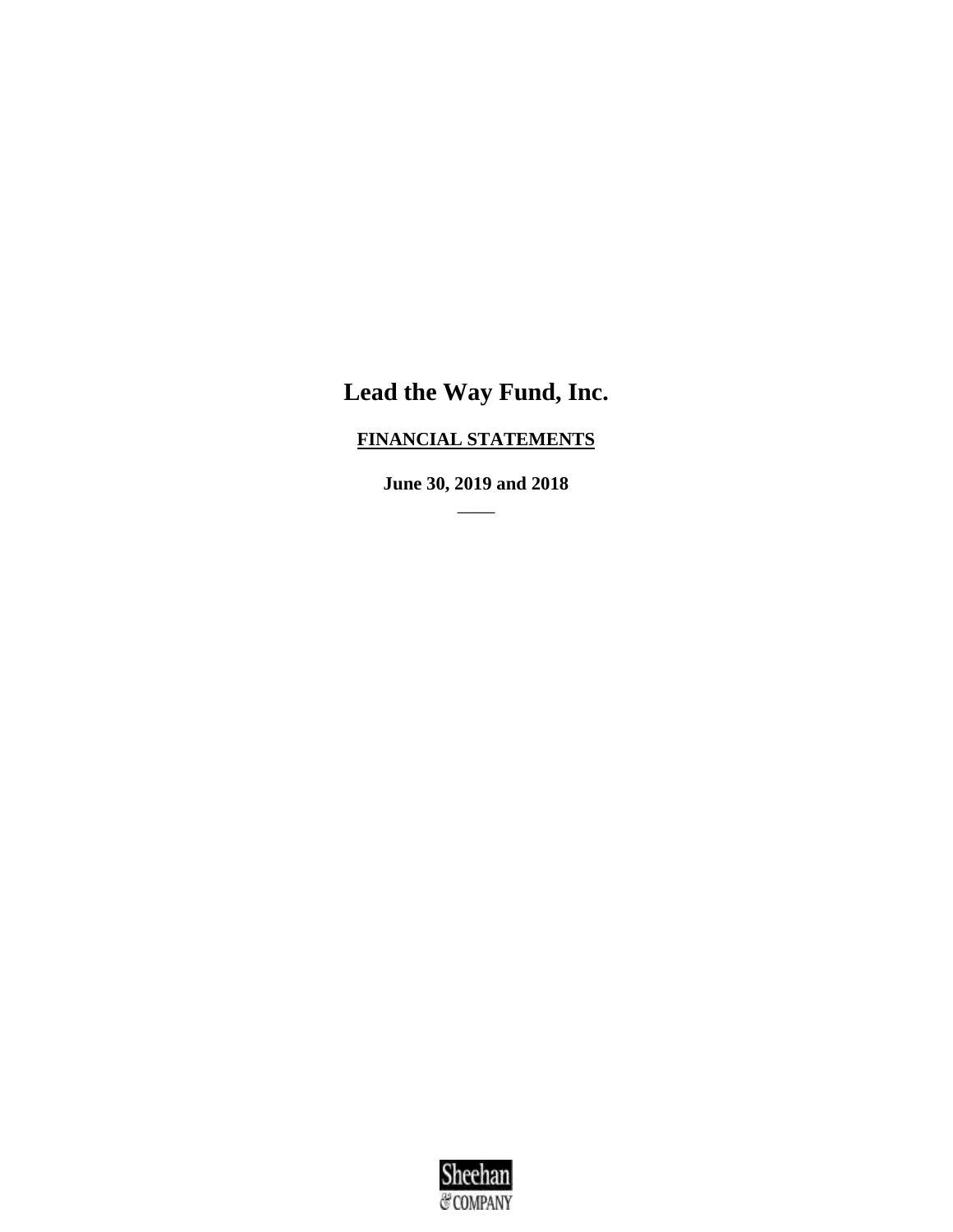### **TABLE OF CONTENTS**

**PAGE**

| FINANCIAL STATEMENTS: |    |
|-----------------------|----|
|                       |    |
|                       |    |
|                       | 6  |
|                       | 8  |
|                       | 10 |

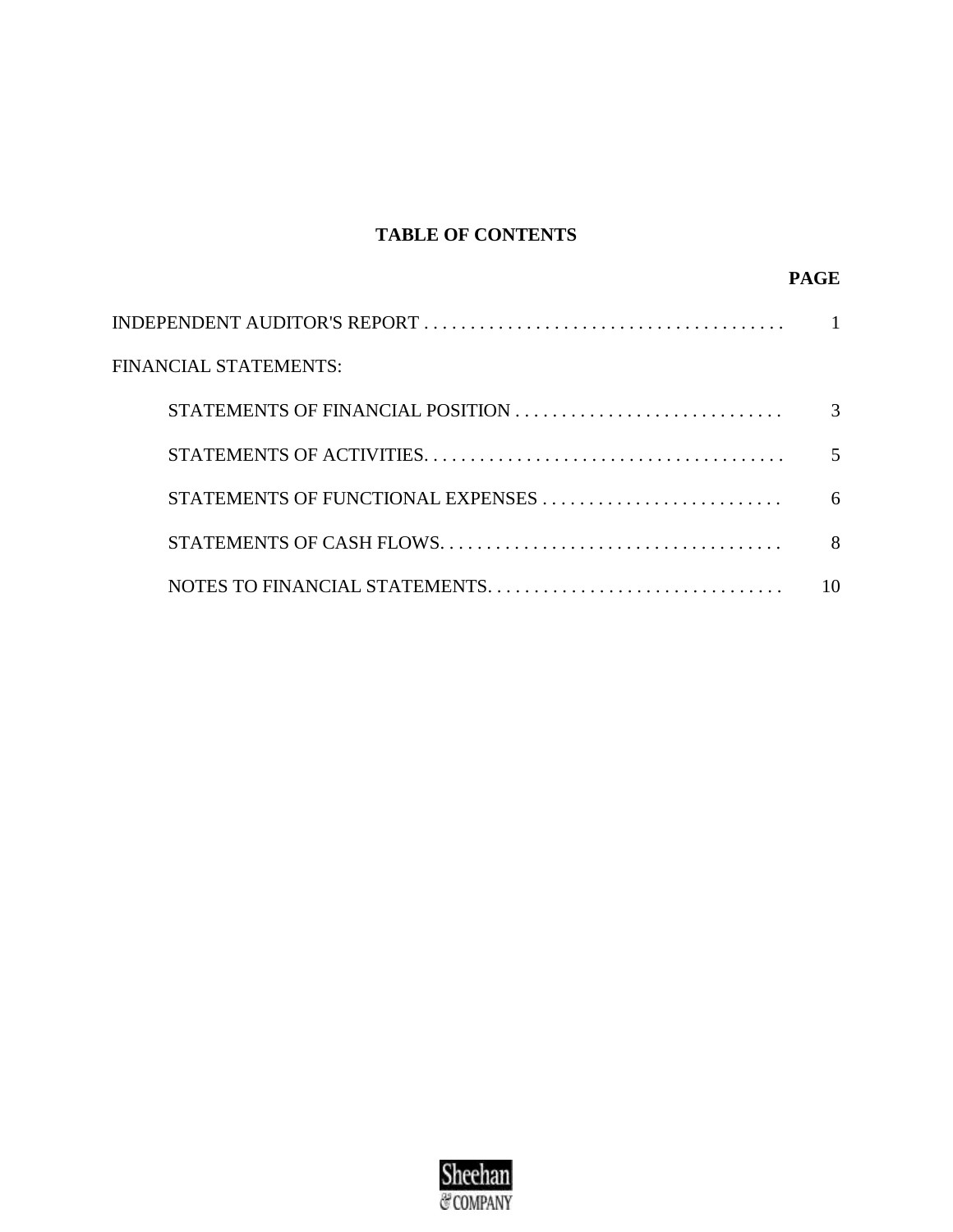

 165 Orinoco Drive, Brightwaters, NY 11718 631.665.7040 • Fax: 631.665.7014

 15 South Bayles Avenue, Port Washington, NY 11050 516.883.5510 • Fax: 516.767.7438

A PROFESSIONAL CORPORATION OF CERTIFIED PUBLIC ACCOUNTANTS [www.sheehancpa.com](http://www.sheehancpa.com/)

### **INDEPENDENT AUDITOR'S REPORT**

To the Board of Directors Lead the Way Fund, Inc.

We have audited the accompanying financial statements of Lead the Way Fund, Inc. (a nonprofit organization), which comprise the statements of financial position as of June 30, 2019 and 2018, and the related statements of activities, statements of functional expenses and cash flows for the years then ended and the related notes to the financial statements.

#### **Management's Responsibility for the Financial Statements**

Management is responsible for the preparation and fair presentation of these financial statements in accordance with accounting principles generally accepted in the United States of America; this includes the design, implementation and maintenance of internal control relevant to the preparation and fair presentation of financial statements that are free from material misstatement, whether due to fraud or error.

#### **Auditor's Responsibility**

Our responsibility is to express an opinion on these financial statements based on our audit. We conducted our audit in accordance with auditing standards generally accepted in the United States of America. Those standards require that we plan and perform the audit to obtain reasonable assurance about whether the financial statements are free from material misstatement.

An audit involves performing procedures to obtain audit evidence about the amounts and disclosures in the financial statements. The procedures selected depend on the auditor's judgment, including the assessment of the risks of material misstatement of the financial statements, whether due to fraud or error. In making those risk assessments, the auditor considers internal control relevant to the entity's preparation and fair presentation of the financial statements in order to design audit procedures that are appropriate in the circumstances, but not for the purpose of expressing an opinion on the effectiveness of the entity's internal control. Accordingly, we express no such opinion. An audit also includes evaluating the appropriateness of accounting policies used and the reasonableness of significant accounting estimates made by management, as well as evaluating the overall presentation of the financial statements.

We believe that the audit evidence we have obtained is sufficient and appropriate to provide a basis for our audit opinion.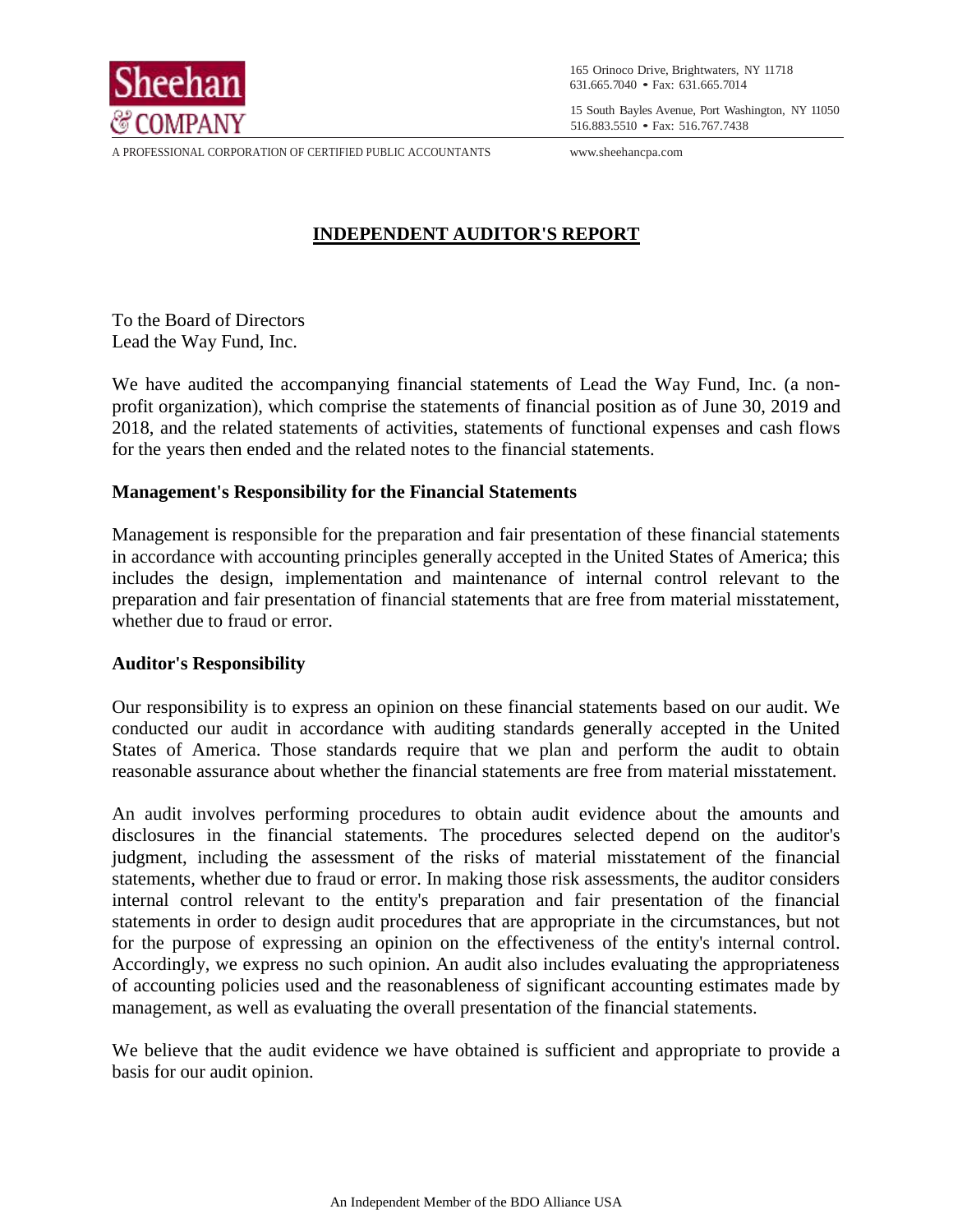To the Board of Directors Lead the Way Fund, Inc. Page 2

#### **Opinion**

In our opinion, the financial statements referred to above present fairly, in all material respects, the financial position of Lead the Way Fund, Inc. as of June 30, 2019 and 2018 and the changes in its net assets and its cash flows for the years then ended in accordance with accounting principles generally accepted in the United States of America

Sheeher & Company CPA, P.C.

Brightwaters, New York November 3, 2019

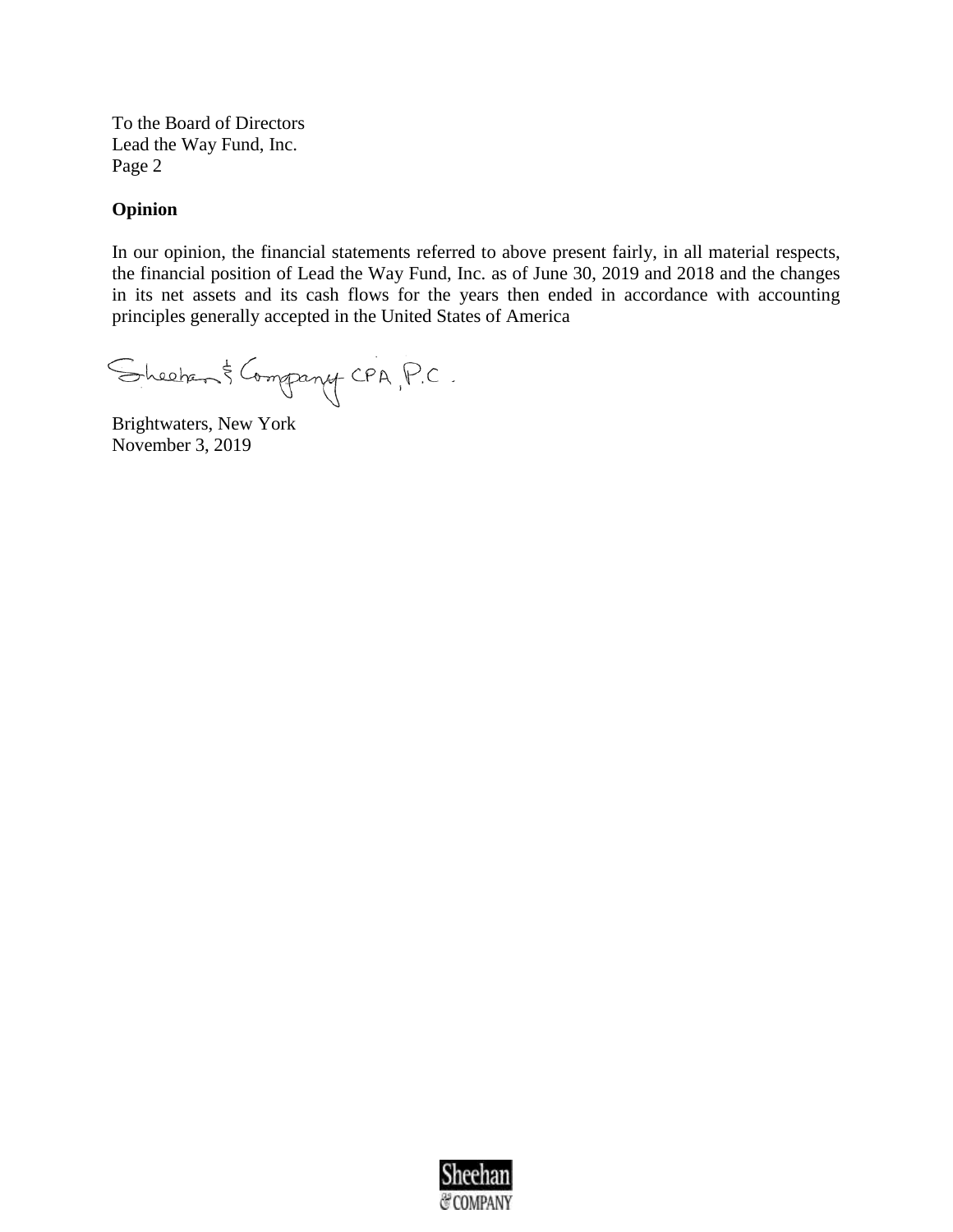#### **STATEMENTS OF FINANCIAL POSITION**

### **June 30, 2019 and 2018**  $\overline{\phantom{a}}$

### **ASSETS**

|                                           | 2019            | 2018          |
|-------------------------------------------|-----------------|---------------|
| <b>Current assets:</b>                    |                 |               |
| Cash and cash equivalents                 | \$<br>1,966,474 | \$<br>514,299 |
| Restricted cash                           | 33,000          |               |
| Contributions receivable                  |                 | 30,020        |
| Prepaid expenses                          | 106,787         | 181,077       |
| Total current assets                      | 2,106,261       | 725,396       |
| <b>Property and equipment:</b>            |                 |               |
| <b>Furniture and fixtures</b>             | 14,658          | 14,658        |
| Equipment                                 | 17,216          | 30,136        |
| Other                                     | 12,750          | 12,750        |
| Sub-total                                 | 44,624          | 57,544        |
| Less accumulated depreciation             | (20, 538)       | (27, 833)     |
| Property and equipment, net               | 24,086          | 29,711        |
| <b>Other assets:</b>                      |                 |               |
| Cash designated for endowment fund        | 622,575         | 660,452       |
| Investments designated for endowment fund | 9,744,865       | 9,372,512     |
| Security deposit                          | 5,427           | 5,427         |
| Intangible assets, net                    | 8,421           | 10,500        |
| Total other assets                        | 10,381,288      | 10,048,891    |
| <b>Total assets</b>                       | \$12,511,635    | \$10,803,998  |

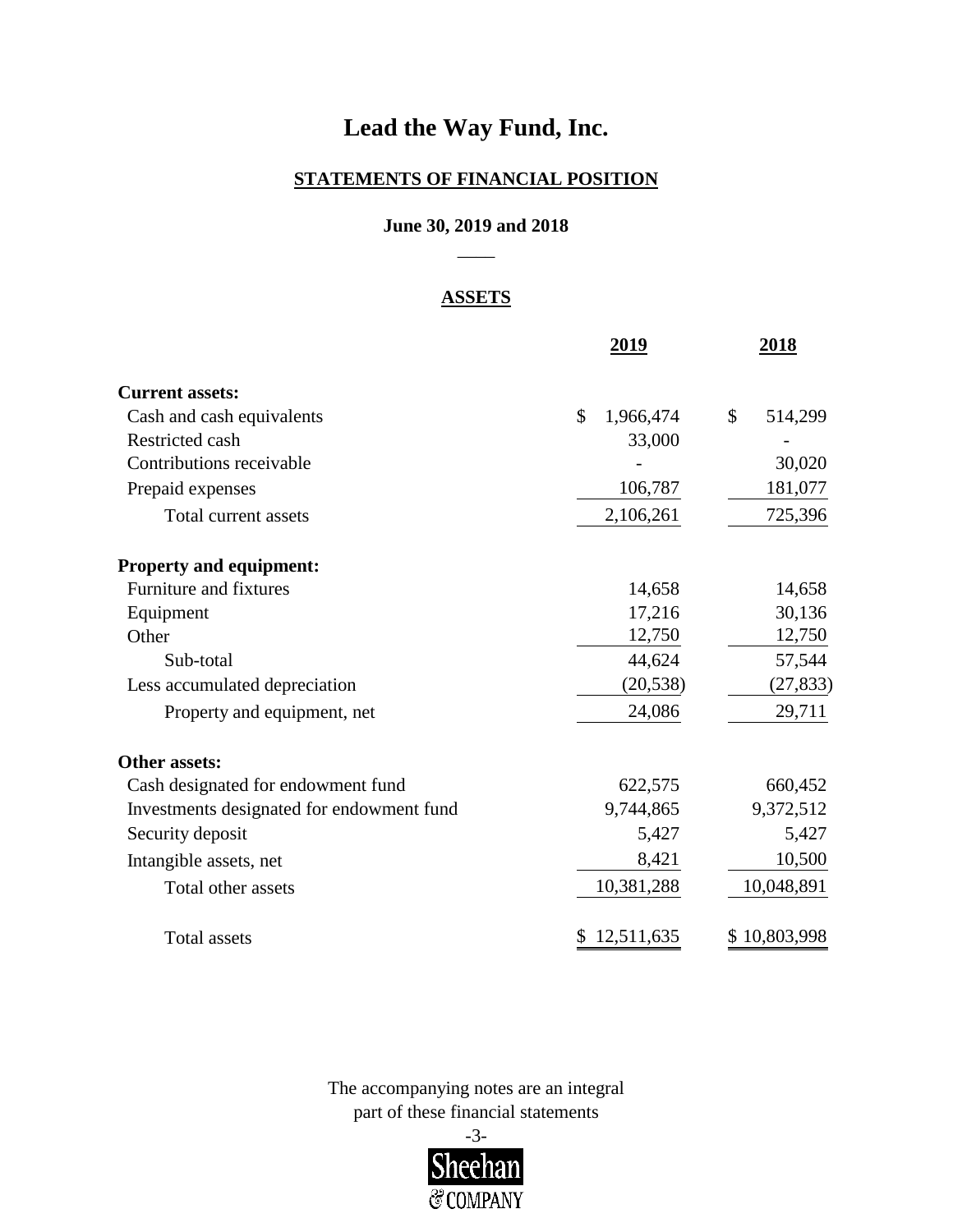#### **STATEMENTS OF FINANCIAL POSITION**

### **June 30, 2019 and 2018**  $\overline{\phantom{a}}$

#### **LIABILITIES AND NET ASSETS**

|                                             | 2019         | 2018         |
|---------------------------------------------|--------------|--------------|
| <b>Current liabilities:</b>                 |              |              |
| Accounts payable and accrued expenses       | \$<br>57,862 | \$<br>38,269 |
| Deferred revenue                            | 106,695      | 213,958      |
| Total current liabilities                   | 164,557      | 252,227      |
| <b>Total liabilities</b>                    | 164,557      | 252,227      |
| <b>Net assets:</b>                          |              |              |
| Net assets without donor restrictions       |              |              |
| General operating - undesignated            | 1,779,638    | 318,807      |
| Board designated - endowment fund           | 10,367,440   | 10,032,964   |
| Total net assets without donor restrictions | 12, 147, 078 | 10,351,771   |
| Net assets with donor restrictions          | 200,000      | 200,000      |
| Total net assets                            | 12,347,078   | 10,551,771   |
| Total liabilities and net assets            | 12,511,635   | 10,803,998   |

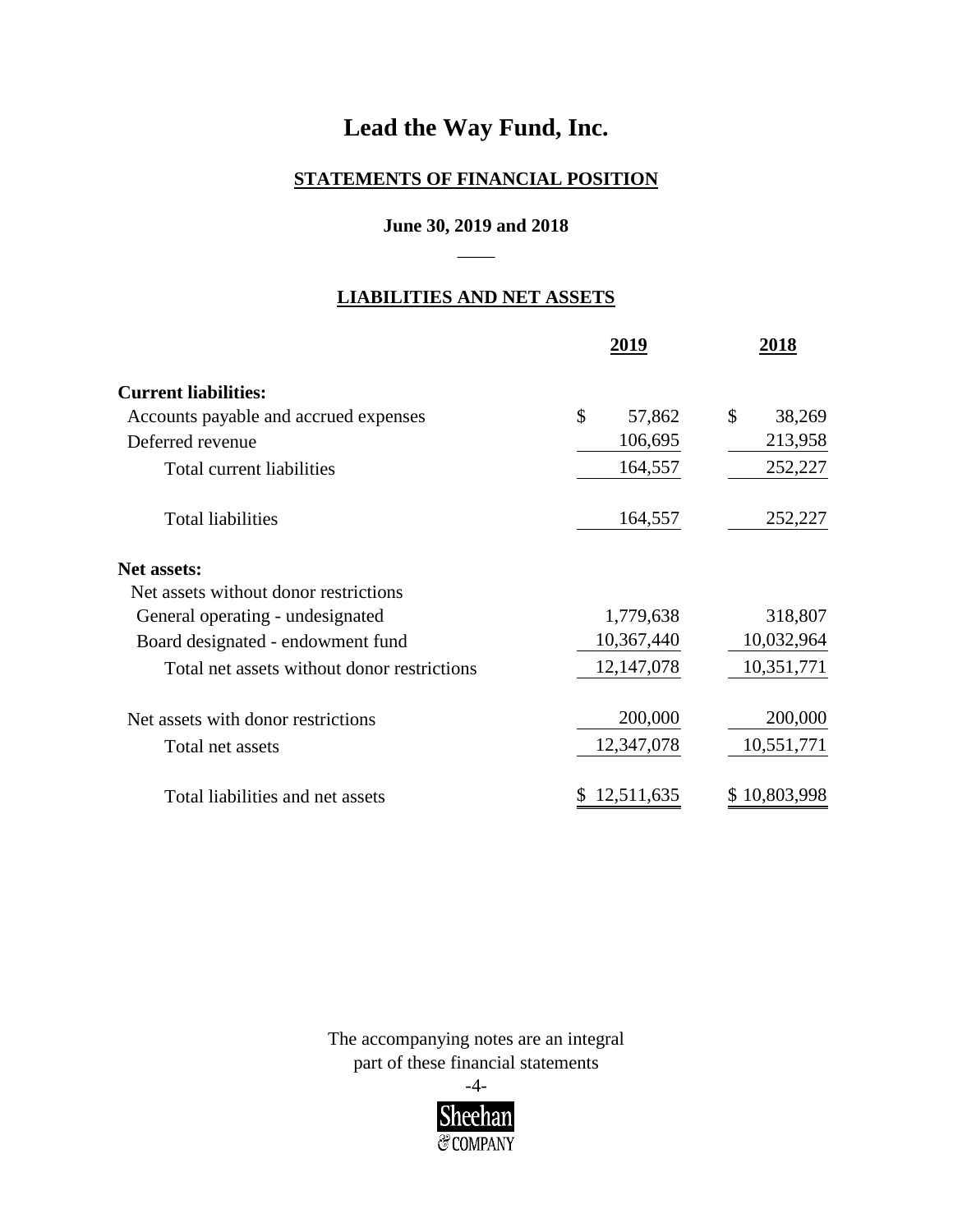#### **STATEMENTS OF ACTIVITIES**

#### **For the Years Ended June 30, 2019 and 2018**  $\overline{\phantom{a}}$

|                                                       |                                               | 2019                                    |                 | 2018                                          |                                         |               |  |  |  |  |  |
|-------------------------------------------------------|-----------------------------------------------|-----------------------------------------|-----------------|-----------------------------------------------|-----------------------------------------|---------------|--|--|--|--|--|
|                                                       | Without<br><b>Donor</b><br><b>Restriction</b> | <b>With Donor</b><br><b>Restriction</b> | <b>Total</b>    | Without<br><b>Donor</b><br><b>Restriction</b> | <b>With Donor</b><br><b>Restriction</b> | <b>Total</b>  |  |  |  |  |  |
| <b>Support and revenue:</b>                           |                                               |                                         |                 |                                               |                                         |               |  |  |  |  |  |
| Contributions and events                              | 3,414,329<br>\$                               | <sup>\$</sup>                           | 3,414,329<br>\$ | \$<br>988,443                                 | $\mathbb{S}$                            | \$<br>988,443 |  |  |  |  |  |
| In-kind donations                                     | 67,763                                        |                                         | 67,763          | 9,248                                         |                                         | 9,248         |  |  |  |  |  |
| Dividend and interest income, net investment fees     | 198,452                                       |                                         | 198,452         | 114,170                                       |                                         | 114,170       |  |  |  |  |  |
| Realized and unrealized gains (losses) on investments | 144,913                                       |                                         | 144,913         | (36, 183)                                     |                                         | (36, 183)     |  |  |  |  |  |
| Gain (loss) on sale of assets                         | (2,510)                                       |                                         | (2,510)         |                                               |                                         |               |  |  |  |  |  |
| Total support and revenue                             | 3,822,947                                     |                                         | 3,822,947       | 1,075,678                                     |                                         | 1,075,678     |  |  |  |  |  |
| <b>Expenses:</b>                                      |                                               |                                         |                 |                                               |                                         |               |  |  |  |  |  |
| Program services                                      | 996,186                                       |                                         | 996,186         | 1,209,847                                     |                                         | 1,209,847     |  |  |  |  |  |
| Management and general                                | 228,822                                       |                                         | 228,822         | 149,601                                       |                                         | 149,601       |  |  |  |  |  |
| Fundraising                                           | 802,632                                       |                                         | 802,632         | 272,988                                       |                                         | 272,988       |  |  |  |  |  |
| Total expenses                                        | 2,027,640                                     | $\overline{\phantom{a}}$                | 2,027,640       | 1,632,436                                     | $\overline{\phantom{a}}$                | 1,632,436     |  |  |  |  |  |
| <b>Change in net assets</b>                           | 1,795,307                                     |                                         | 1,795,307       | (556, 758)                                    |                                         | (556, 758)    |  |  |  |  |  |
| Net assets, beginning of year                         | 10,351,771                                    | 200,000                                 | 10,551,771      | 10,908,529                                    | 200,000                                 | 11,108,529    |  |  |  |  |  |
| Net assets, end of year                               | \$12,147,078                                  | 200,000                                 | \$12,347,078    | \$10,351,771                                  | 200,000<br>S                            | \$10,551,771  |  |  |  |  |  |

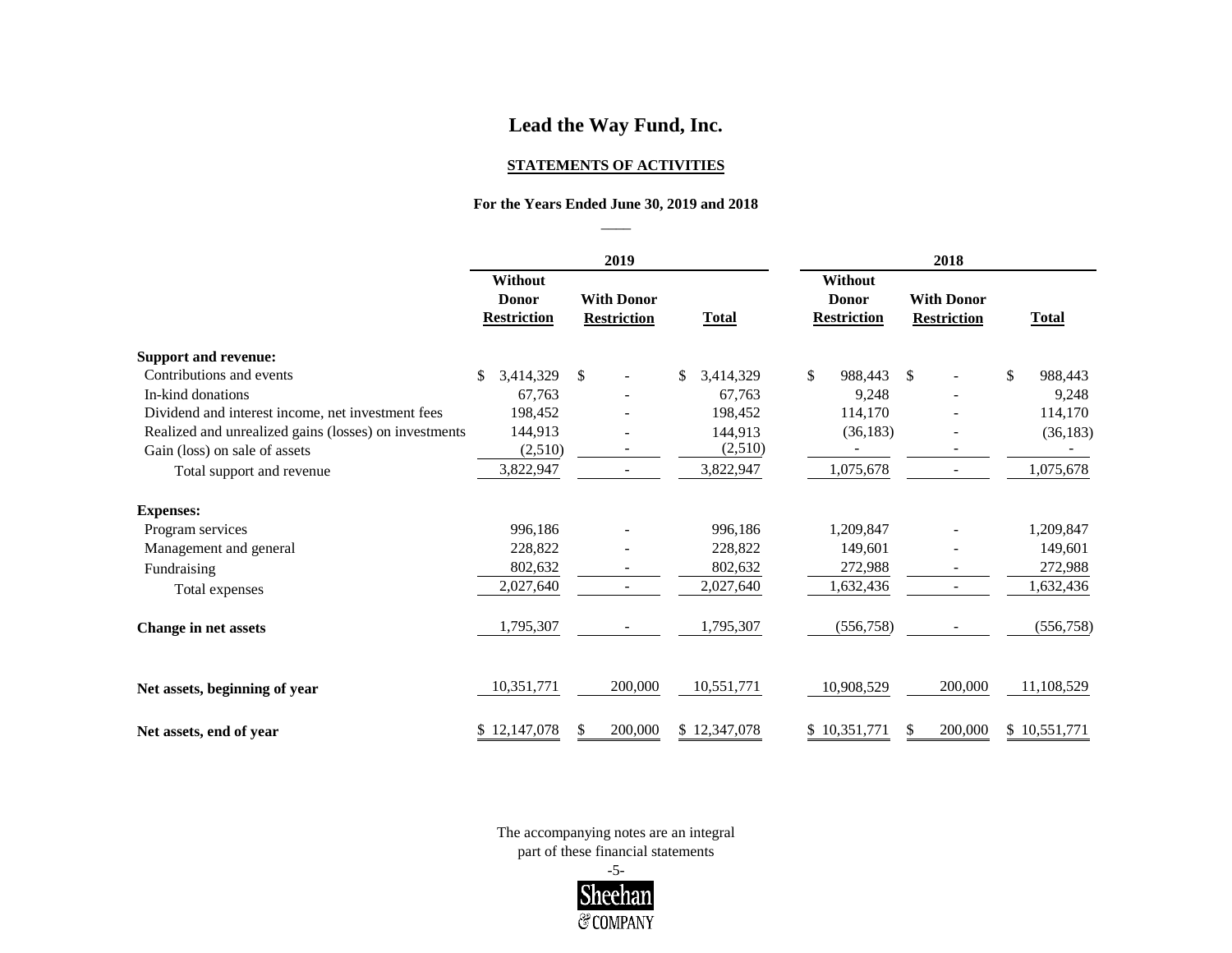#### **STATEMENT OF FUNCTIONAL EXPENSES**

#### $\overline{\phantom{a}}$ **For the Year Ended June 30, 2019**

|                                                 |              | <b>Gold Star</b><br><b>Program</b> |     | Wounded<br>Ranger<br><b>Recovery and</b><br><b>Warrior</b><br><b>Transition</b><br><b>Program</b> |               | Ranger and<br><b>Family Health</b><br>& Wellness<br><b>Program</b> |               | Ranger<br>Chaplain<br><b>Special</b><br><b>Programs</b> | Program<br>Services -<br>Other |               | <b>Total</b><br>Program<br><b>Services</b> |               | <b>Management</b><br>and General |               | <b>Fundraising</b> | <b>Total</b><br><b>Expenses</b> |
|-------------------------------------------------|--------------|------------------------------------|-----|---------------------------------------------------------------------------------------------------|---------------|--------------------------------------------------------------------|---------------|---------------------------------------------------------|--------------------------------|---------------|--------------------------------------------|---------------|----------------------------------|---------------|--------------------|---------------------------------|
| Assistance to rangers and/or families           | $\mathbb{S}$ | 53,042                             | -\$ | 190,099                                                                                           | <sup>\$</sup> | 220,852                                                            | <sup>\$</sup> |                                                         | \$<br>$\sim$                   | <sup>\$</sup> | 463,993                                    | <sup>\$</sup> |                                  | $\mathcal{S}$ |                    | \$<br>463,993                   |
| Assistance to ranger and/or other organizations |              |                                    |     |                                                                                                   |               | 206,900                                                            |               | 80,000                                                  |                                |               | 286,900                                    |               |                                  |               |                    | 286,900                         |
| <b>Salaries</b>                                 |              |                                    |     |                                                                                                   |               |                                                                    |               | $\blacksquare$                                          | 133,028                        |               | 133,028                                    |               | 32,589                           |               | 112,747            | 278,364                         |
| Payroll taxes and benefits                      |              |                                    |     | $\blacksquare$                                                                                    |               | ٠                                                                  |               | $\blacksquare$                                          | 36,392                         |               | 36,392                                     |               | 6,571                            |               | 12,178             | 55,141                          |
| Meetings and ranger events                      |              |                                    |     |                                                                                                   |               |                                                                    |               | ۰                                                       | 7,440                          |               | 7,440                                      |               |                                  |               |                    | 7,440                           |
| Travel                                          |              |                                    |     | 4,878                                                                                             |               |                                                                    |               | $\blacksquare$                                          | 27,568                         |               | 32,446                                     |               |                                  |               | ٠                  | 32,446                          |
| Professional fees                               |              |                                    |     | 17,627                                                                                            |               | ٠                                                                  |               | $\overline{\phantom{a}}$                                | $\sim$                         |               | 17,627                                     |               | 72,437                           |               | ٠                  | 90,064                          |
| Insurance                                       |              |                                    |     |                                                                                                   |               |                                                                    |               | ۰                                                       | ۰                              |               | ٠                                          |               | 2,758                            |               |                    | 2,758                           |
| Office, operating and administrative costs      |              | 568                                |     | 286                                                                                               |               | 516                                                                |               | ۰                                                       | 16,990                         |               | 18,360                                     |               | 59,511                           |               | ۰                  | 77,871                          |
| Licenses and permits                            |              |                                    |     | $\blacksquare$                                                                                    |               | ٠                                                                  |               | ۰                                                       | $\overline{\phantom{a}}$       |               | $\overline{\phantom{a}}$                   |               | 6,007                            |               | ۰                  | 6,007                           |
| Bank charges                                    |              |                                    |     |                                                                                                   |               |                                                                    |               | $\blacksquare$                                          | $\blacksquare$                 |               | $\blacksquare$                             |               | 1,085                            |               | ٠                  | 1,085                           |
| Rent                                            |              |                                    |     |                                                                                                   |               |                                                                    |               |                                                         | $\blacksquare$                 |               | $\blacksquare$                             |               | 36,244                           |               | ۰                  | 36,244                          |
| Depreciation and amortization                   |              |                                    |     |                                                                                                   |               | ٠                                                                  |               | $\blacksquare$                                          | $\blacksquare$                 |               | $\overline{\phantom{0}}$                   |               | 11,620                           |               | ٠                  | 11,620                          |
| Other event expenses                            |              |                                    |     |                                                                                                   |               |                                                                    |               |                                                         |                                |               |                                            |               |                                  |               | 677,707            | 677,707                         |
|                                                 |              | 53,610                             |     | 212,890                                                                                           |               | 428,268                                                            | \$            | 80,000                                                  | \$<br>221,418                  | Ъ,            | 996,186                                    |               | 228,822                          |               | 802,632            | 2,027,640                       |

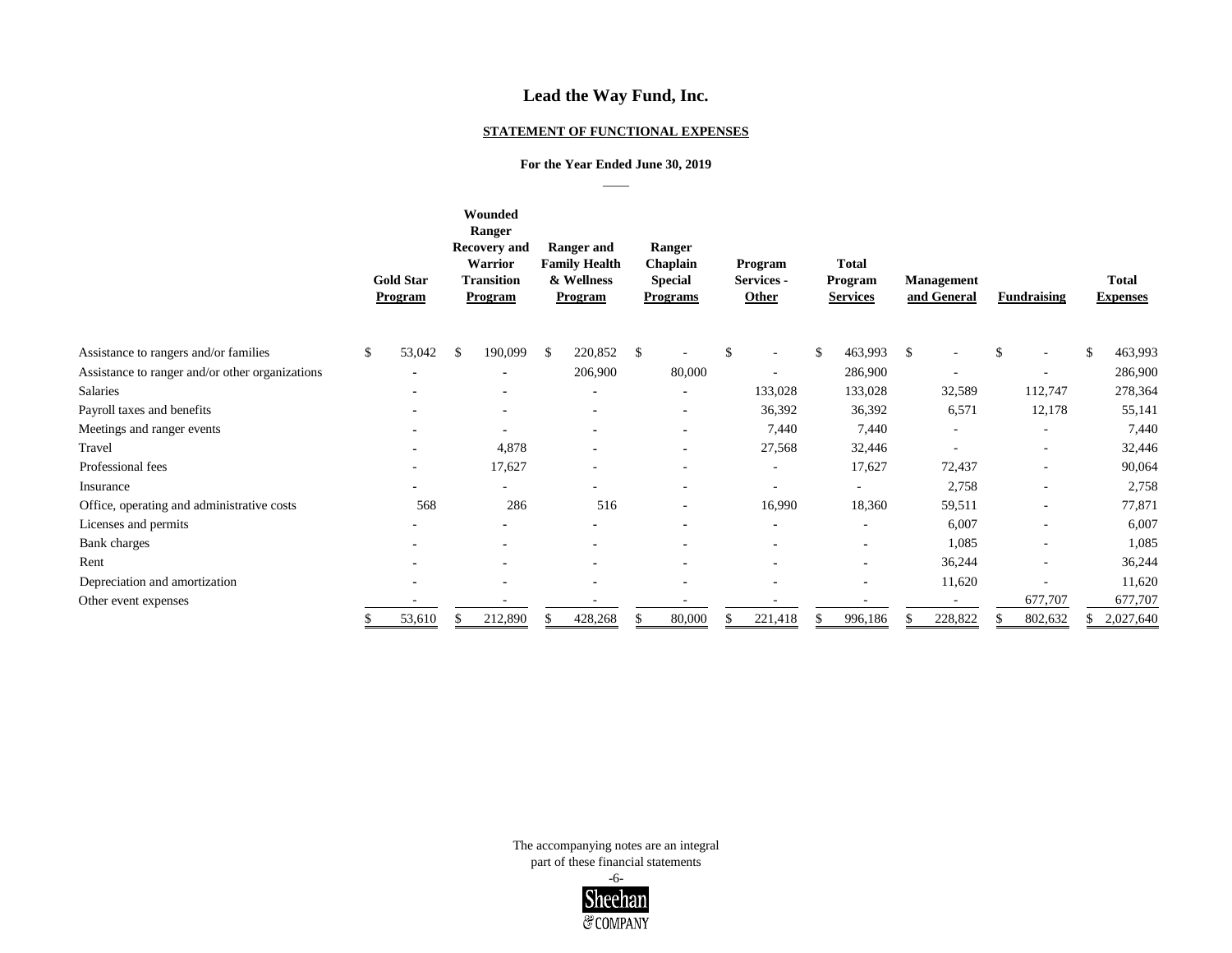#### **STATEMENT OF FUNCTIONAL EXPENSES**

#### **For the Year Ended June 30, 2018**  $\overline{\phantom{a}}$

|                                                 | <b>Gold Star</b><br><b>Program</b> |               | Wounded<br>Ranger<br><b>Recovery and</b><br><b>Warrior</b><br><b>Transition</b><br>Program |              | <b>Ranger and</b><br><b>Family Health</b><br>& Wellness<br><b>Program</b> | Ranger<br>Chaplain<br><b>Special</b><br><b>Programs</b> |               | Program<br>Services -<br>Other |              | <b>Total</b><br>Program<br><b>Services</b> | <b>Management</b><br>and General | <b>Fundraising</b> | <b>Total</b><br><b>Expenses</b> |
|-------------------------------------------------|------------------------------------|---------------|--------------------------------------------------------------------------------------------|--------------|---------------------------------------------------------------------------|---------------------------------------------------------|---------------|--------------------------------|--------------|--------------------------------------------|----------------------------------|--------------------|---------------------------------|
| Assistance to rangers and/or families           | \$<br>65,599                       | <sup>\$</sup> | 642,301                                                                                    | $\mathbb{S}$ | 78,178                                                                    | \$                                                      | $\mathcal{S}$ | $\sim$                         | $\mathbb{S}$ | 786,078                                    |                                  | $\sim$             | \$<br>786,078                   |
| Assistance to ranger and/or other organizations |                                    |               |                                                                                            |              | 128,877                                                                   | 83,588                                                  |               | $\overline{\phantom{a}}$       |              | 212,465                                    | $\overline{\phantom{a}}$         | $\sim$             | 212,465                         |
| Salaries                                        |                                    |               |                                                                                            |              |                                                                           | ٠                                                       |               | 111,644                        |              | 111,644                                    | 21,161                           | 106,905            | 239,710                         |
| Payroll taxes and benefits                      |                                    |               |                                                                                            |              | $\overline{\phantom{a}}$                                                  | $\overline{\phantom{a}}$                                |               | 27,388                         |              | 27,388                                     | 4,004                            | 13,414             | 44,806                          |
| Meetings and ranger events                      |                                    |               |                                                                                            |              | $\overline{\phantom{a}}$                                                  | $\overline{\phantom{a}}$                                |               | 519                            |              | 519                                        |                                  |                    | 519                             |
| Travel                                          |                                    |               | 4,415                                                                                      |              | $\overline{\phantom{a}}$                                                  | $\overline{\phantom{a}}$                                |               | 23,855                         |              | 28,270                                     | $\overline{\phantom{a}}$         | ٠                  | 28,270                          |
| Professional fees                               |                                    |               | 32,169                                                                                     |              |                                                                           | ٠                                                       |               | $\overline{\phantom{a}}$       |              | 32,169                                     | 32,839                           |                    | 65,008                          |
| Insurance                                       |                                    |               |                                                                                            |              |                                                                           | $\overline{\phantom{a}}$                                |               | $\sim$                         |              |                                            | 2,747                            |                    | 2,747                           |
| Office, operating and administrative costs      | 1,462                              |               | 197                                                                                        |              | 401                                                                       | ٠                                                       |               | 6,604                          |              | 8,664                                      | 45,753                           |                    | 54,417                          |
| Advertising                                     |                                    |               |                                                                                            |              |                                                                           | ٠                                                       |               | 2,650                          |              | 2,650                                      |                                  |                    | 2,650                           |
| Licenses and permits                            |                                    |               |                                                                                            |              |                                                                           |                                                         |               | ٠                              |              |                                            | 4,227                            |                    | 4,227                           |
| Bank charges                                    |                                    |               |                                                                                            |              |                                                                           |                                                         |               |                                |              |                                            | 381                              |                    | 381                             |
| Bad debt expense                                |                                    |               |                                                                                            |              |                                                                           |                                                         |               |                                |              |                                            | 3,750                            |                    | 3,750                           |
| Rent                                            |                                    |               |                                                                                            |              |                                                                           |                                                         |               |                                |              |                                            | 21,928                           | $\blacksquare$     | 21,928                          |
| <b>Utilities</b>                                |                                    |               |                                                                                            |              |                                                                           |                                                         |               | ۰                              |              | $\overline{\phantom{a}}$                   | 485                              |                    | 485                             |
| Depreciation and amorization                    |                                    |               |                                                                                            |              |                                                                           |                                                         |               | ٠                              |              |                                            | 12,326                           |                    | 12,326                          |
| Other event expenses                            |                                    |               |                                                                                            |              |                                                                           | ٠                                                       |               | $\overline{\phantom{a}}$       |              |                                            |                                  | 152,669            | 152,669                         |
|                                                 | \$<br>67,061                       |               | 679,082                                                                                    | \$           | 207,456                                                                   | \$<br>83,588                                            | \$            | 172,660                        | \$           | 1,209,847                                  | 149,601                          | 272,988            | 1,632,436                       |

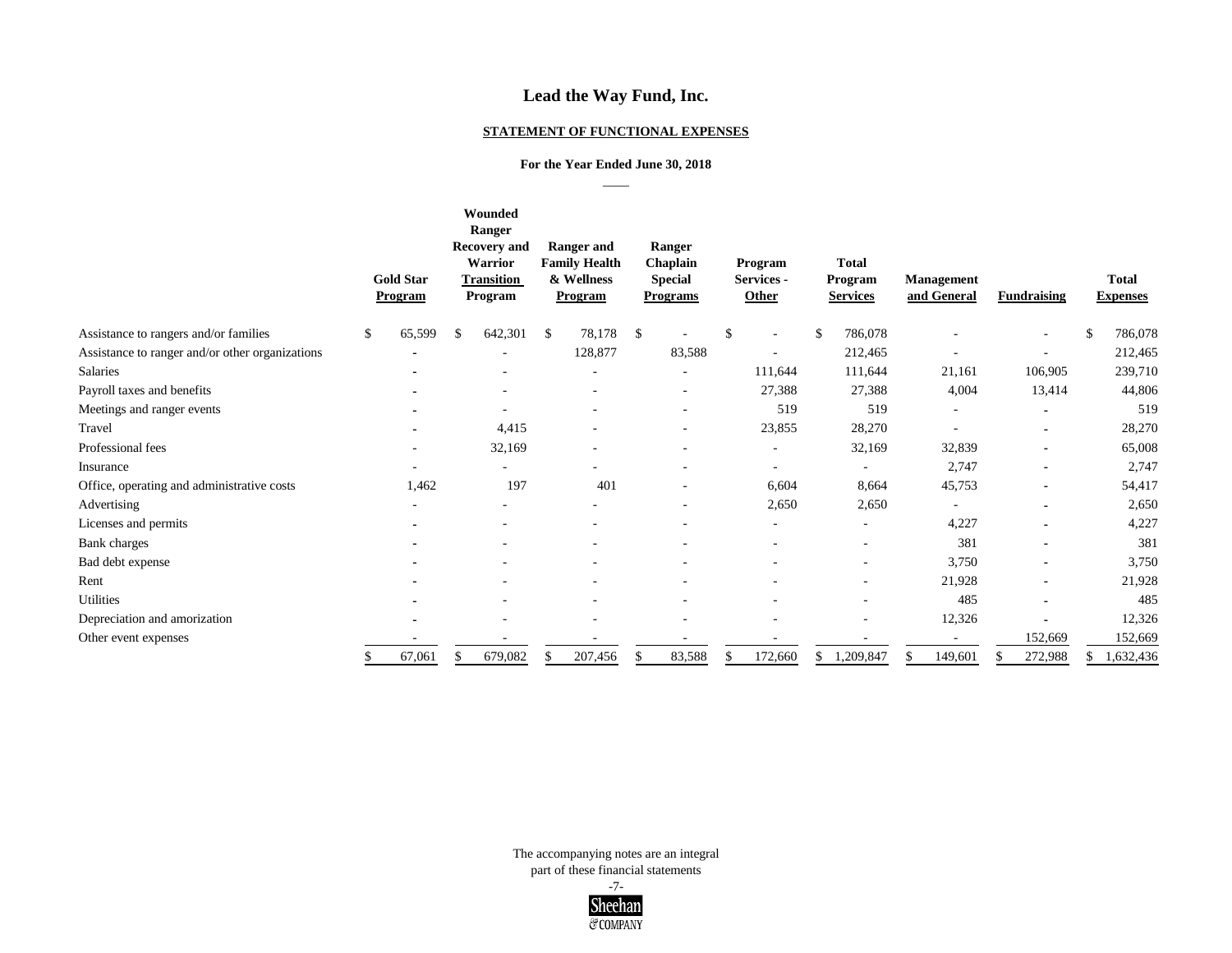#### **STATEMENTS OF CASH FLOWS**

#### $\overline{\phantom{a}}$ **For the Years Ended June 30, 2019 and 2018**

|                                                        | 2019            | 2018             |
|--------------------------------------------------------|-----------------|------------------|
| <b>Cash flows from operating activities:</b>           |                 |                  |
| Changes in net assets                                  | 1,795,307<br>\$ | \$<br>(556, 758) |
| Adjustments to reconcile change in net assets          |                 |                  |
| to net cash provided by operating activities:          |                 |                  |
| Depreciation and amortization                          | 11,620          | 12,326           |
| Net realized (gain) loss on investments                | (8,014)         | (289, 810)       |
| Net unrealized (gain) loss on investments              | (136, 899)      | 325,993          |
| Loss on sale of asset                                  | 2,510           |                  |
| Cash designated for endowment fund                     | 37,877          | 5,685,402        |
| (Increase) decrease in assets:                         |                 |                  |
| Contributions receivable                               | 30,020          | 82,447           |
| Prepaid expenses                                       | 74,290          | (99, 656)        |
| Security deposit                                       |                 | (1,967)          |
| Increase (decrease) in liabilities:                    |                 |                  |
| Accounts payable and accrued expenses                  | 19,593          | (39, 383)        |
| Deferred revenue                                       | (107, 263)      | 197,287          |
| Net cash provided (used) by operating activities       | 1,719,041       | 5,315,881        |
| <b>Cash flows from investing activities:</b>           |                 |                  |
| Proceeds from the sale of investments designated for   |                 |                  |
| endowment fund                                         | 2,275,356       | 2,238,205        |
| Dividends reinvested in investments designated for     |                 |                  |
| endowment fund                                         |                 | (4,256)          |
| Purchases of investments designated for endowment fund | (2,502,796)     | (9,462,093)      |
| Purchases of property and equipment                    | (6,426)         | (23, 621)        |
| Net cash provided (used) by investing activities       | (233, 866)      | (7,251,765)      |
| <b>Cash flows from financing activities:</b>           |                 |                  |
| Cash designated for endowment fund                     | (37, 877)       | (5,685,402)      |
| Net cash provided (used) by financing activities       | (37, 877)       | (5,685,402)      |

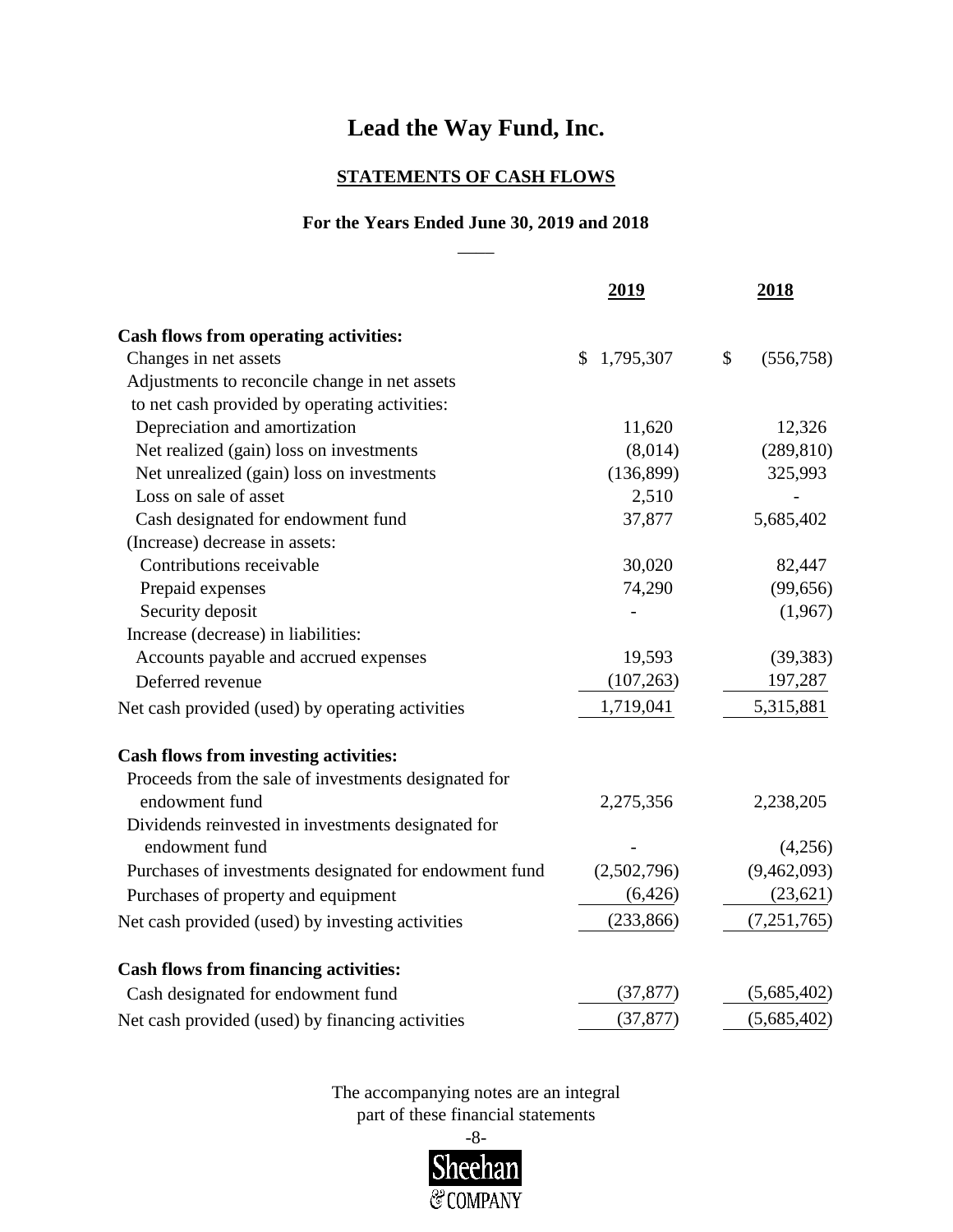### **STATEMENTS OF CASH FLOWS**

#### **For the Years Ended June 30, 2019 and 2018**  $\overline{\phantom{a}}$

|                                                                                                                                                                                                                                        | 2019                                 | 2018                     |
|----------------------------------------------------------------------------------------------------------------------------------------------------------------------------------------------------------------------------------------|--------------------------------------|--------------------------|
| Net decrease in cash                                                                                                                                                                                                                   | 1,447,298<br><sup>\$</sup>           | (7,621,286)<br>\$        |
| Cash and cash equivalents, July 1                                                                                                                                                                                                      | 1,174,751                            | 8,796,037                |
| Cash and cash equivalents, June 30                                                                                                                                                                                                     | 2,622,049<br>S.                      | 1,174,751                |
| Supplemental disclosures of cash flow information:<br>Reconciliation of cash and cash equivalents to<br><b>Statements of Financial Position:</b><br>Cash and cash equivalents<br>Restricted cash<br>Cash designated for endowment fund | \$<br>1,966,474<br>33,000<br>622,575 | \$<br>514,299<br>660,452 |
|                                                                                                                                                                                                                                        | 2,622,049                            | 1,174,751                |
| <b>Non-cash transactions:</b><br>In-kind donations                                                                                                                                                                                     | \$<br>67,763                         | \$<br>9,248              |

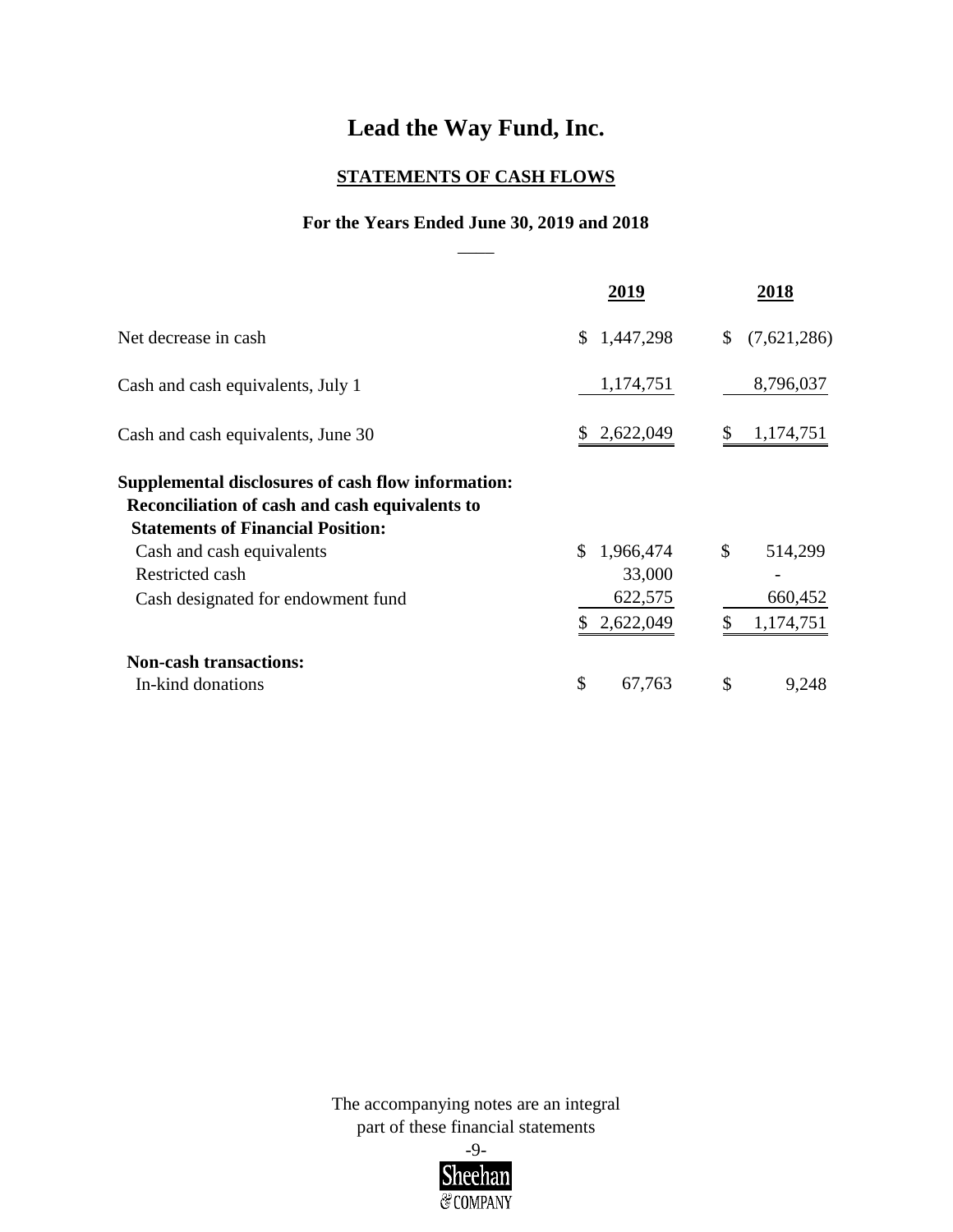#### **NOTES TO FINANCIAL STATEMENTS**  $\overline{\phantom{a}}$

#### **1. Nature of the Organization:**

Lead the Way Fund, Inc. (the Organization) is a not-for-profit organization, doing business as Army Ranger Lead the Way Fund, that was established in 2007 to raise funds in support of families of U.S. Army Rangers who have died, have been disabled or who are currently serving in harm's way around the world. The funds raised by the Organization provide the spouses and children of deceased, disabled or active duty Rangers with assistance for health and wellness programs and other financial aid programs.

The nature and purpose of the Organization's primary program services are as follows:

**Gold Star Program:** When a Ranger has paid the ultimate sacrifice, whether in combat or in training, Army Ranger Lead the Way Fund believes there is a normal obligation to support the dependents of these heroes. The program ensures that the essential necessities of the families go uninterrupted.

**Wounded Ranger Recovery and Warrior Transition Program:** The Organization, in connection with USSOCOM and Unit Command, assists the identified wounded Ranger and his/her family with financial support and other services determined to be vital and necessary during the acute phase of his/her recovery. The funds that they provide are not available through the United States Government.

**Ranger and Family Health and Wellness Programs:** The Family Readiness Groups (FRGs) help families enhance their quality of life and well-being by providing information, offer support and outreach, promote involvement and solidarity among the Ranger families. During times of deployment, the FRGs identify the needs of family members and provide information and referral assistance.

**Ranger Chaplain Special Programs:** These programs identify and allow the Organization to provide grants to support single and married Rangers and/or their families with the sole purpose of preserving this extremely pressured force. Through these programs, Army Ranger Lead the Way Fund provides enrichment funds to be used for family activities such as Support Groups for Spouses of the Deployed, Marriage Enrichment Training, childcare and events for our single Rangers.

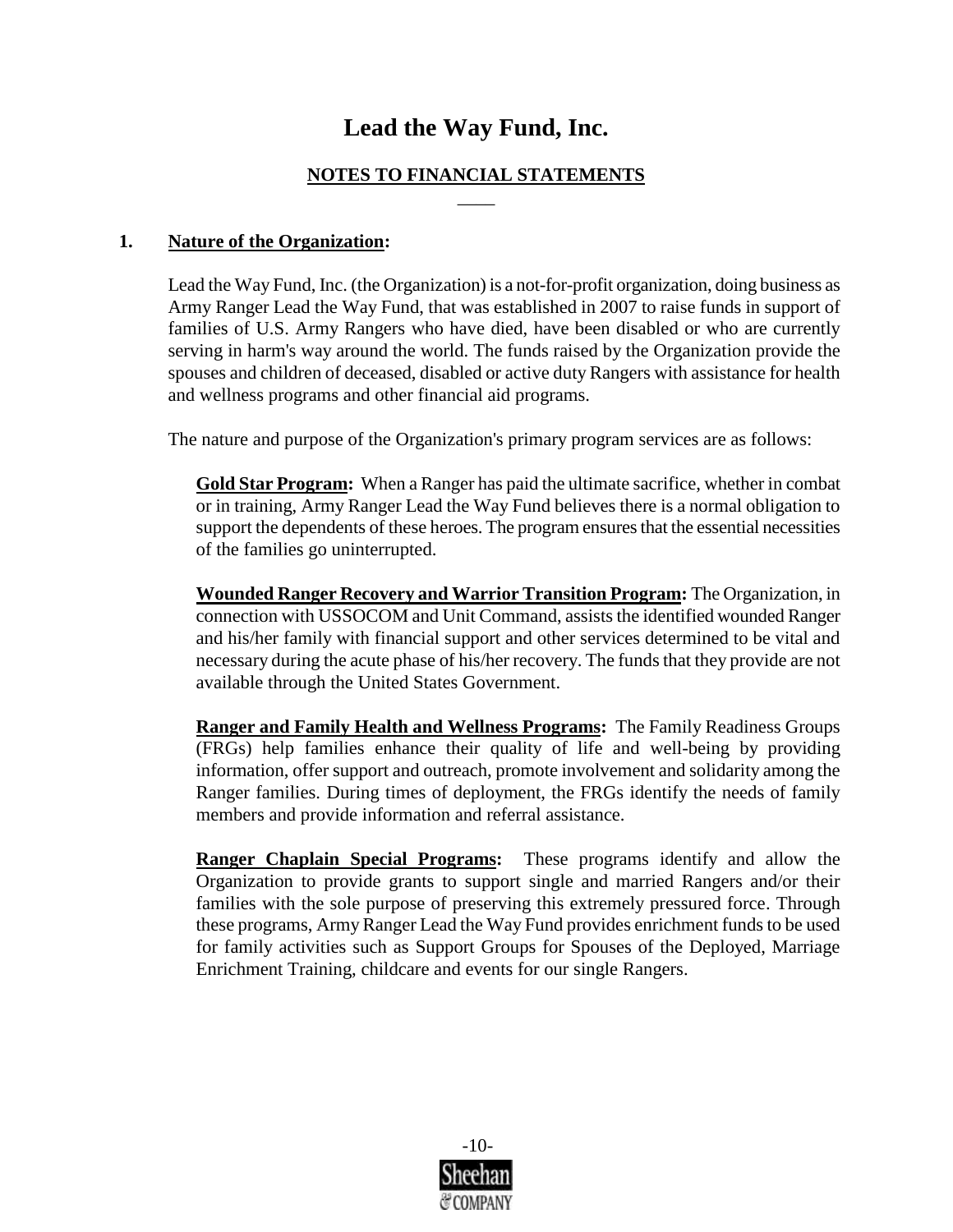#### **NOTES TO FINANCIAL STATEMENTS**  $\overline{\phantom{a}}$

#### **2. Summary of significant accounting policies:**

**Basis of presentation:** The Organization's financial statements have been prepared using the accrual basis of accounting. As required under accounting principles generally accepted in the United States of America (U.S. GAAP), the Organization's financial statements are classified based on the existence or absence of donor-imposed restrictions. Accordingly, net assets and changes therein are classified as follows:

**Net assets without donor restrictions:** Net assets of the Organization, which have not been restricted by an outside donor or by law and, therefore, are available for use in carrying out the operations of the Organization. As described in Note 5, the Board of Directors (the Board) designated, as of June 30, 2019 and 2018, \$10,367,440 and \$10,032,964, respectively, of its cash and investment balance as a Board designated endowment fund, which is included in net assets without donor restrictions. The purpose of the fund is to help accomplish the long-term goals of the Organization. Net assets with donor restrictions, whose restrictions are met in the same reporting period, are reported as support without donor restriction.

**Net assets with donor restrictions***:* Net assets of the Organization which have been limited by donor-imposed stipulation or by law that either expire with the passage of time or can be fulfilled and removed by the actions of the Organization pursuant to those stipulations. At June 30, 2019 and 2018, \$200,000 was donor restricted for the purchase of homes for Wounded Rangers.

**Contributions:** The Organization reports contributions restricted by donors as an increase in net assets without donor restrictions if the restrictions expire (that is, when a stipulated time restriction ends, or purpose restriction is accomplished) in the reporting period in which the revenue is recognized. All other donor-restricted contributions are reported as increases in net assets with donor restrictions, depending on the nature of the restrictions. When a restriction expires, net assets with donor restrictions are reclassified to net assets without donor restrictions and reported in the Statements of Activities as net assets released from restrictions.

A significant portion of the Organization's current year revenue was derived from a biannual fundraising event. For the year ended June 30, 2019, the Organization received approximately \$2,300,000 from the Gala held in September 2018. A similar event was not held during the year ended June 30, 2018, however, a Gala is planned for June 2020.

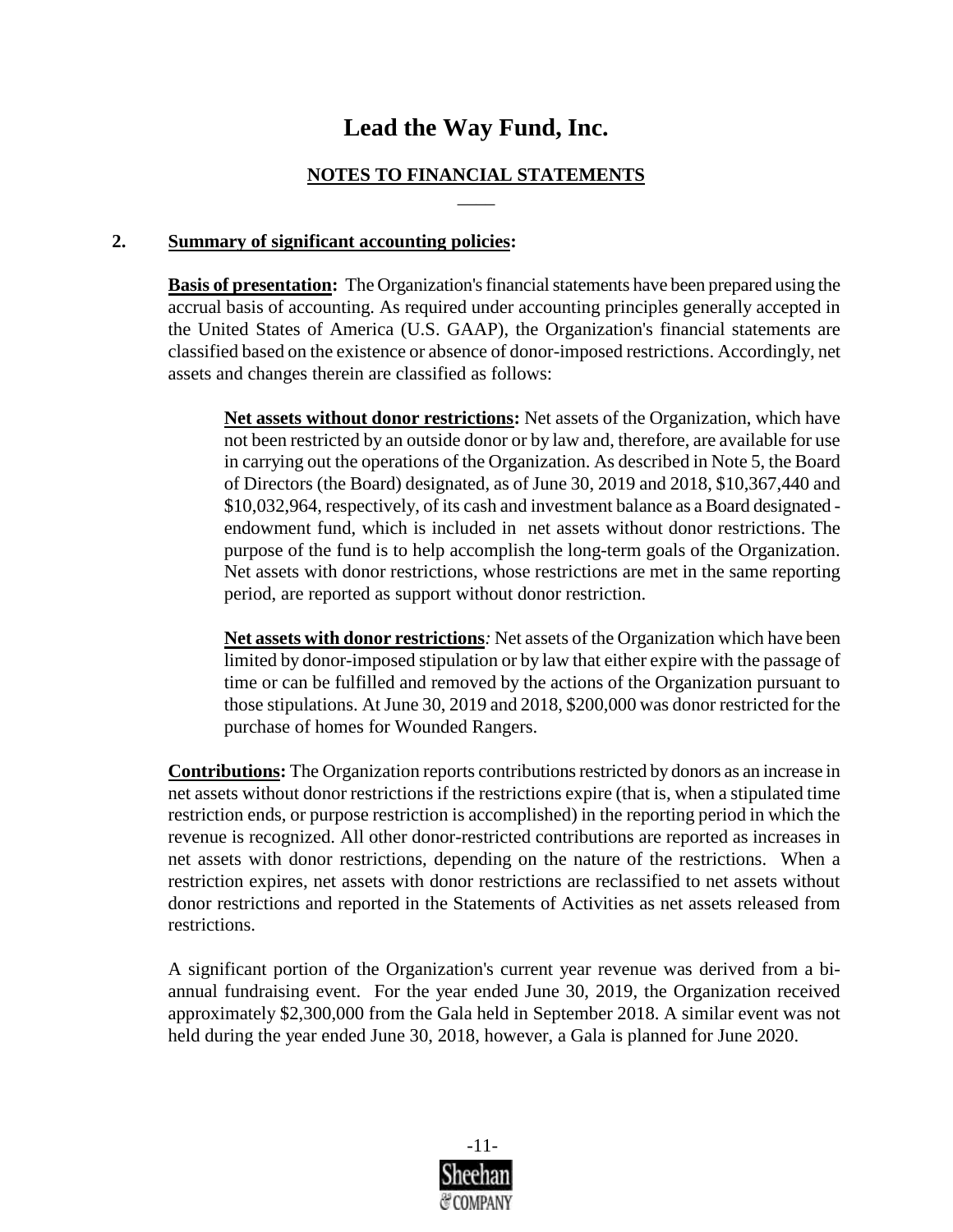#### **NOTES TO FINANCIAL STATEMENTS**  $\overline{\phantom{a}}$

#### **2. Summary of significant accounting policies (continued):**

**Contribution of materials and services:** The Organization benefits from contributed materials attributable to special events and programs. Various non-cash contributions are recorded at their estimated fair values at the dates of donation.

Donated services are recognized in the financial statements at their fair market value if the following criteria are met:

- The service requires specialized skills and the services provided by individuals possessing those skills.
- The service would typically need to be purchased if not donated.

For the years ended June 30, 2019 and 2018, the Organization received donated services with an estimated fair value of \$42,380 and \$1,173, respectively. See Note 7 for additional details.

In addition, the Organization receives contributed services of volunteers that do not meet the criteria for recognition. Accordingly, the value of these contributed services has not been reflected in the accompanying financial statements.

**Revenue recognition:** The Organization is a member of Military Family & Veterans Service Organizations of America (MFVSOA). MFVSOA is a charitable agency federation, certified by the U. S. Office of Personnel Management (OPM) to participate in the annual combined federal campaign, as well as state and corporate workplace giving campaigns.

The Organization recognizes contribution revenue as an increase in net assets without donor restrictions when notification of the campaign designation is received.

As a member of MFVSOA during 2019 and 2018, the Organization is assessed a portion of MFVSOA's annual operating budget based on the relative amount of total pledges made to the Organization compared with the sum of all member agency pledges. Pledges designated to MFVSOA (versus a member agency) and other revenue, such as interest income, are shared among all member agencies in this same proportion. Therefore, if MFVSOA's revenue exceeds expenses, the member agencies share the excess income. This excess income is distributed in the following year. The Organization recognizes such distributions as an increase in net assets without donor restrictions when received. The Organization received \$10,965 and \$14,810 in 2019 and 2018, respectively, for excess income recognized by MFVSOA in 2018 and 2017.

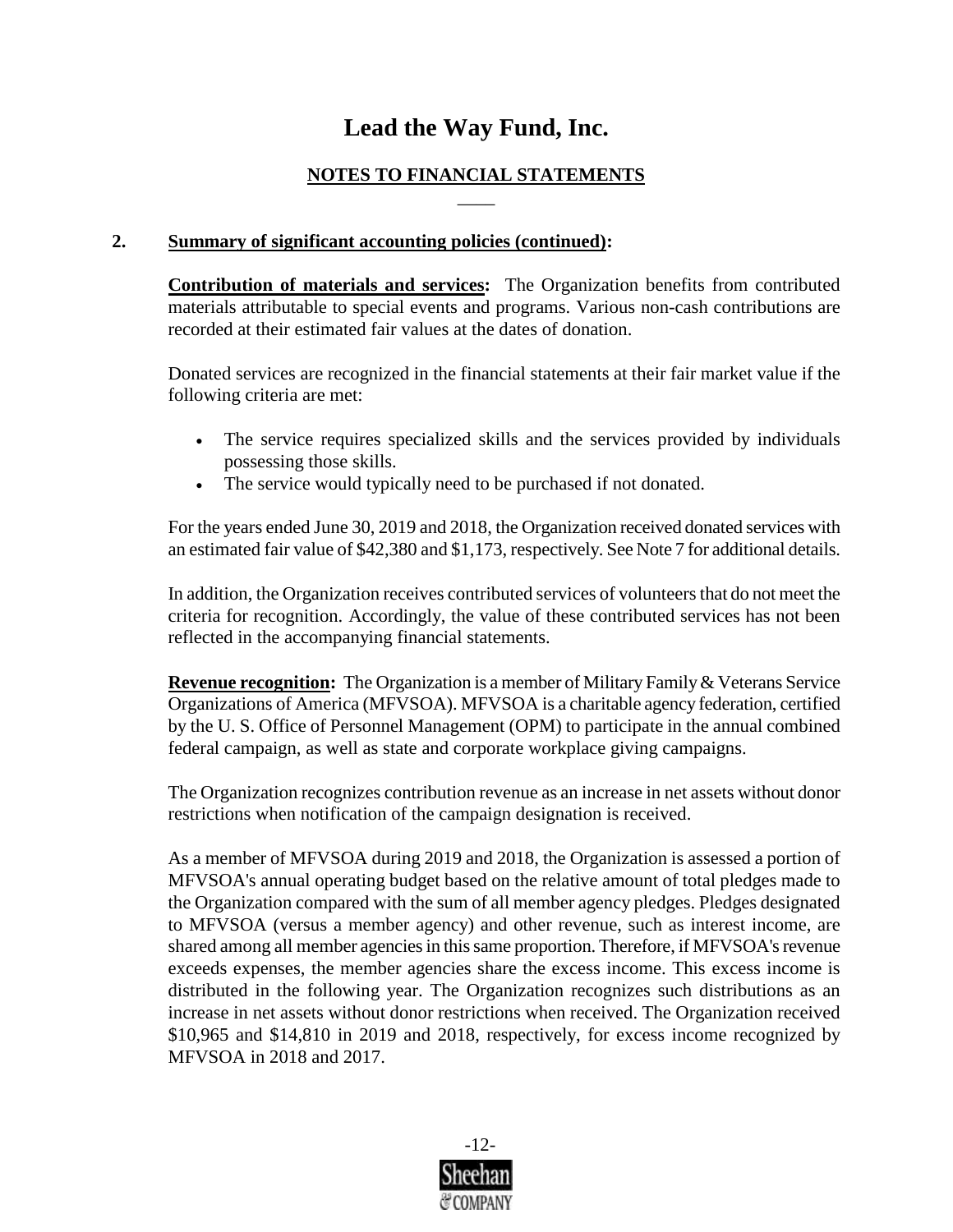#### **NOTES TO FINANCIAL STATEMENTS**  $\overline{\phantom{a}}$

#### **2. Summary of significant accounting policies (continued):**

#### **Revenue recognition (continued):**

The contribution revenue outstanding related to the 2018 campaign has not yet been determined by the MFVSOA. It is management's estimate that the remaining collectible pledges are not material to the financial statements and, therefore, have not been included in the financial statements.

**Cash and cash equivalents:** The Organization considers all highly liquid debt instruments purchased with maturities of three months or less to be cash.

**Restricted cash:** Restricted cash represents a general-purpose grant received in June 2019 for use in fiscal operating year June 30, 2020.

**Concentrations of credit risk:** The Organization's financial instruments that are exposed to concentrations of credit risk consist primarily of cash deposited in financial institutions. The Organization deposits its cash with high credit quality institutions. At times, such amounts may be in excess of the Federal Deposit Insurance Corporation (FDIC) and Securities Investor Protection Corporation (SIPC) insurance limits.

**Fair value measurements:** As required by U.S. GAAP, the Organization reports the fair value of assets and liabilities based on established fair value hierarchy that prioritizes the inputs to valuation techniques used to measure fair value. The hierarchy gives the highest priority to unadjusted quoted prices in active markets for identical assets or liabilities (Level 1 measurements) and the lowest priority to measurements involving significant unobservable inputs (Level 3 measurements). The three levels of the fair value hierarchy are as follows:

- Level 1 inputs are quoted prices (unadjusted) in active markets for identical investments that the Organization has the ability to access at the measurement date.
- Level 2 inputs are inputs other than quoted prices included within Level 1 that are observable for the investment, either directly or indirectly.
- Level 3 inputs are unobservable inputs for the investment.

The level in the fair value hierarchy within which a fair measurement in its entirety falls is based on the lowest level input that is significant to the fair value measurement in its entirety.

**Endowment:** The New York Prudent Management of Institutional Funds Act (NYPMIFA) applies to the Organization's endowment fund. NYPMIFA provides guidance and authority to charitable organizations concerning the management and investment of endowment funds held.

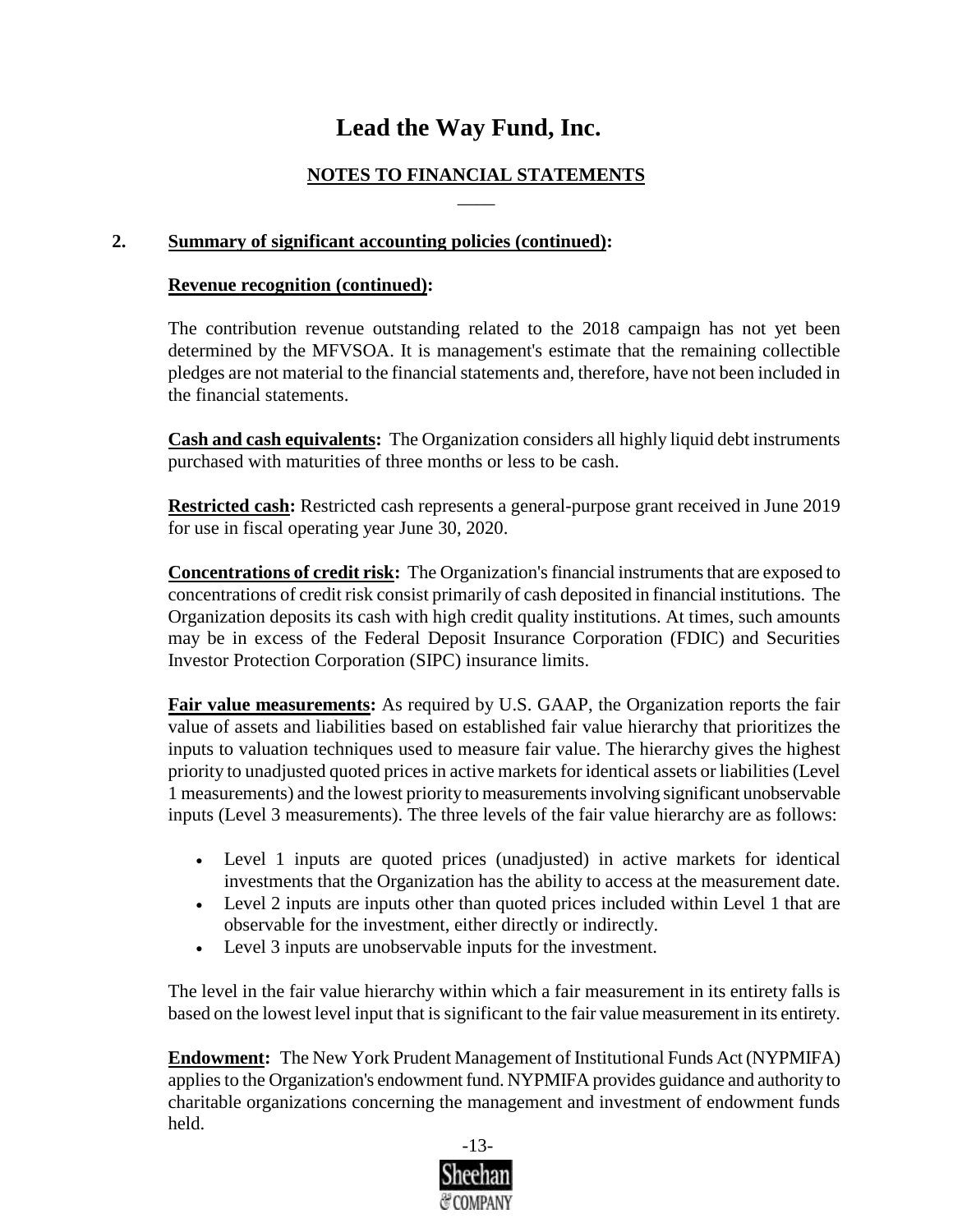#### **NOTES TO FINANCIAL STATEMENTS**  $\overline{\phantom{a}}$

#### **2. Summary of significant accounting policies (continued):**

**Endowment (continued):** The Organization classifies as net assets with donor restrictions (to be held in perpetuity) the original value of gifts donated to a donor restricted endowment and the original value of any subsequent gifts to a donor restricted endowment. Investment income from a donor restricted endowment is classified as net assets with donor restrictions (a purpose restriction) until those amounts are appropriated for expenditure by the Organization in a matter consistent with the donor stipulated purposes within the standard of prudence established by NYPMIFA. At June 30, 2019 and 2018. the Organization had no donor restricted endowment funds.

**Underwater endowment:** The Organization considers an endowment to be underwater if the fair value is less than the sum of (1) the original value of initial and subsequent gift amounts donated to the endowment and (2) any accumulations to the endowment required to be held in perpetuity per donor direction. The Organization has no underwater endowment funds at June 30, 2019 or 2018.

**Contributions receivable and allowance for doubtful accounts:** Contributions receivable are stated at unpaid balances, less an allowance for doubtful accounts. Contributions receivable normally consists of special events and other fundraising activity income. Bad debts are recognized on the allowance method based on historical experience and management's evaluation of outstanding receivables. Receivables are considered impaired if full principal payments are not received in accordance with contractual terms. The allowance for doubtful accounts was \$-0- for the years ended June 30, 2019 and 2018, based upon management's estimate of collectability. Receivables written off during the years ended June 30, 2019 and 2018 were \$-0- and \$3,750, respectively and have been recognized as bad debt expense in the Statements of Functional Expenses.

**Investments:** In accordance with U.S. GAAP, the Organization's investments in marketable securities with readily determinable fair values are reported at their fair values in the Statements of Financial Position. Realized and unrealized gains and (losses) are included in the change of net assets. Investment income, net realized and unrealized gain (losses) on investments and those restricted by a donor are reported as increases (decreases) in unrestricted net assets if the restrictions are met (either by the passage of time or by use) in the reporting period in which the income and gains are recognized.

The Organization maintains its investments with reputable financial institutions. At times, the Organization's investments may be in excess of the FDIC and SIPC insurance limits.

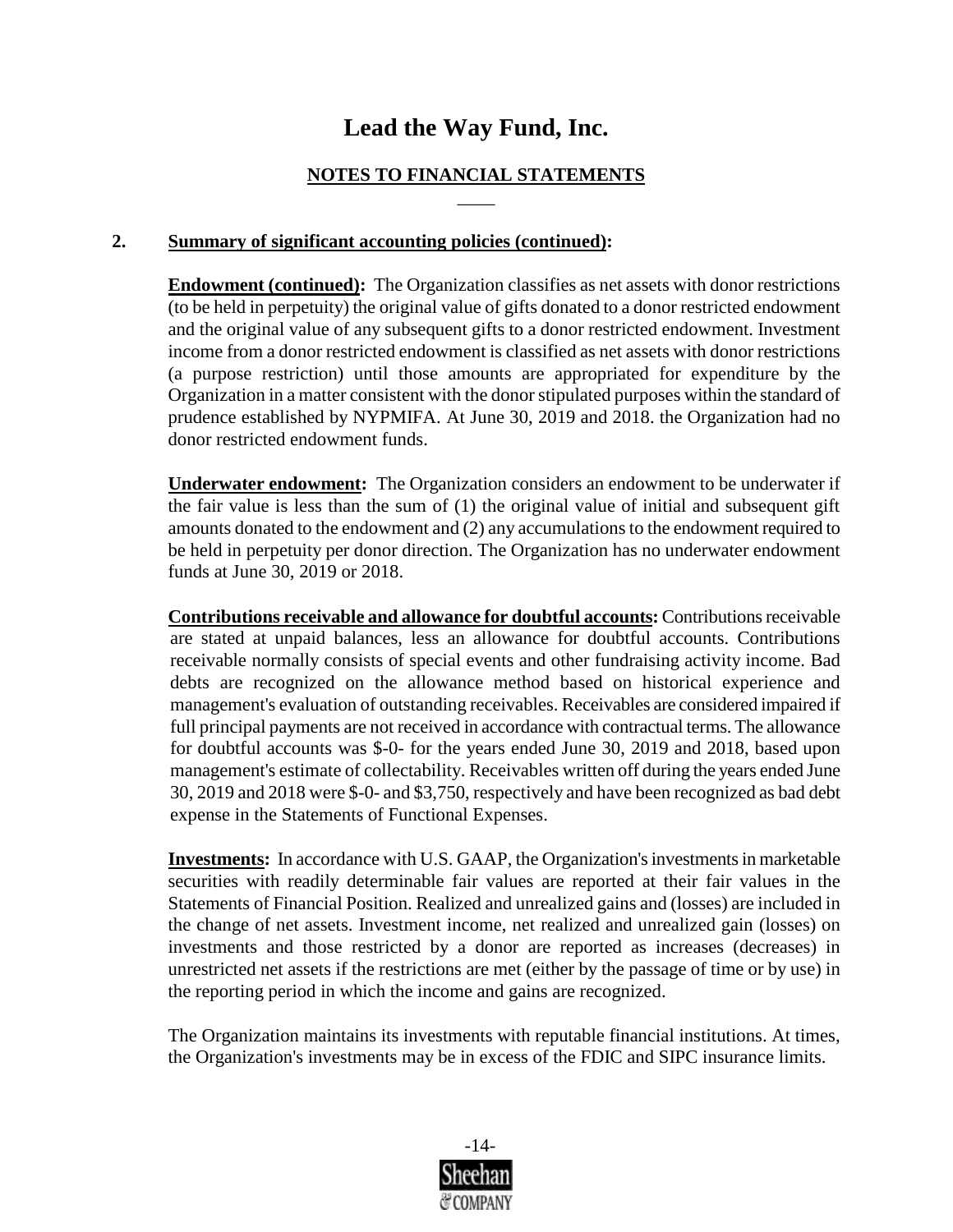#### **NOTES TO FINANCIAL STATEMENTS**  $\overline{\phantom{a}}$

#### **2. Summary of significant accounting policies (continued):**

**Property and equipment:** Property and equipment are stated at cost at date of acquisition or, if donated, at the estimated fair value at the date of donation. The Organization's policy-to capitalize all property and equipment with a cost of \$1,000 or more. Depreciation is being provided on the straight-line method over the estimated useful lives of the assets.

The useful lives of the assets are as follows:

| <b>Classification</b>  | Years |
|------------------------|-------|
| Furniture and fixtures | 5     |
| Equipment              | 5     |
| Other                  |       |

Repairs and maintenance charges, which do not increase the useful lives of assets, are charged to operations as incurred and betterments that materially prolong the useful life of the assets are capitalized.

**Long-lived assets:** Long-lived assets are calculated for impairment when events or changes in circumstances indicate that the carrying amount of the assets may not be recoverable through estimated undiscounted future cash flows from the use of these assets. When any such impairment exists, the related assets will be written down to fair value. No such impairment losses have been necessary through June 30, 2019.

**Use of estimates:** The preparation of financial statements in conformity with U.S. GAAP requires management to make estimates and assumptions that affect certain reported amounts and disclosures. Accordingly, actual results could differ from those estimates.

**Functional allocation of expenses:** The Statements of Activities reports expenses by both natural and functional classification. Certain categories of expenses are attributed to more than one program or supporting function. Therefore, expenses require allocation on a reasonable basis that is consistently applied. Costs are directly applied to the related program or supporting service categorywhen identifiable and possible. General operating costs across nearly all natural categories are allocated on the basis of estimates of time and effort.

**Income taxes:** The Organization is exempt from federal income taxes under Section  $501(c)(3)$  of the Internal Revenue Code and, therefore, has made no provision for federal income taxes in the accompanying financial statements.

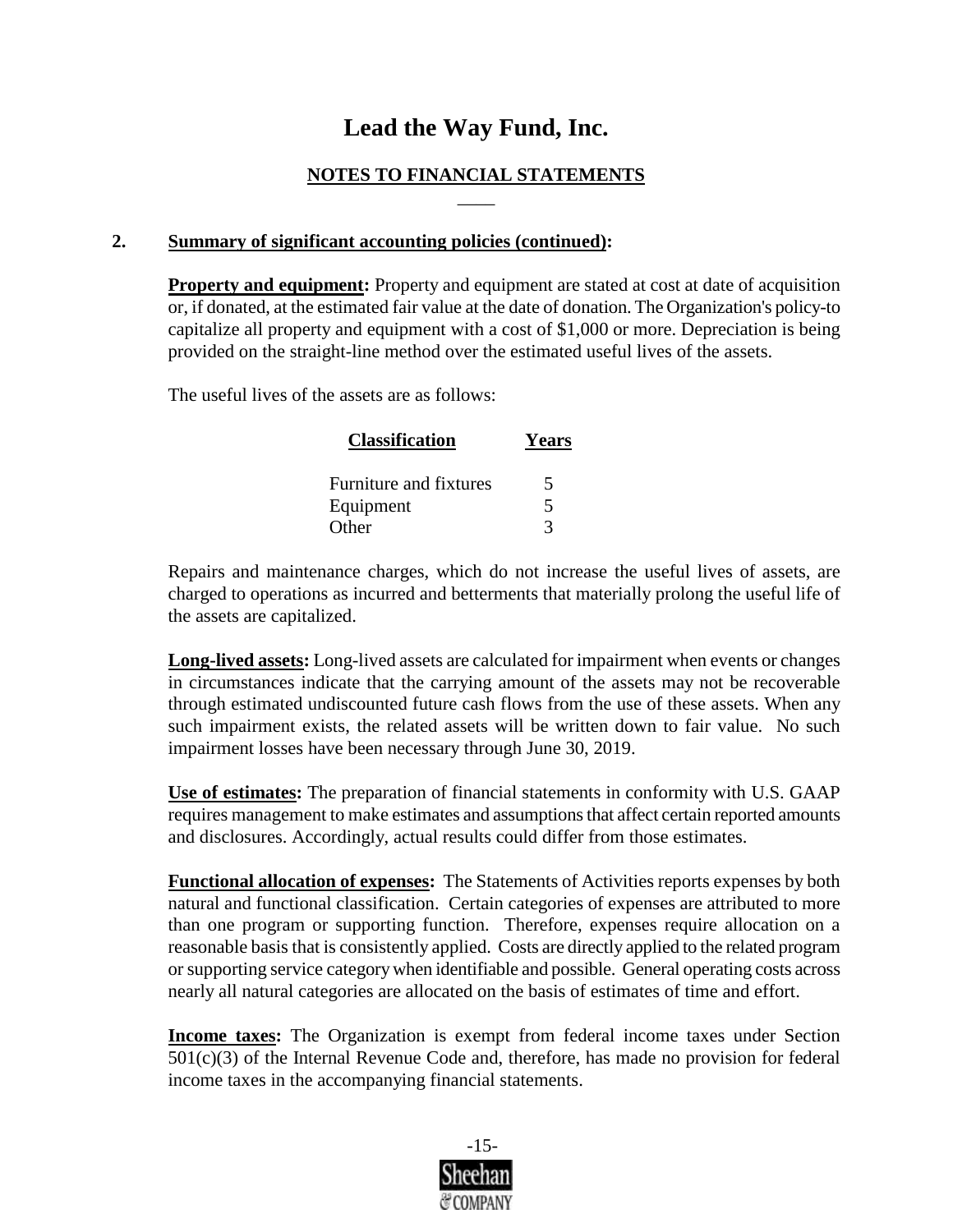#### **NOTES TO FINANCIAL STATEMENTS**  $\overline{\phantom{a}}$

#### **2. Summary of significant accounting policies (continued):**

**Income taxes (continued):** The Organization adopted requirements for accounting for uncertainty in income taxes in accordance with accounting standards. As of June 30, 2019 and 2018, the Organization does not believe it has any uncertain tax positions that would require either recognition or disclosure in the accompanying financial statements. Additionally, the Organization's 2015 to 2017 tax returns are still subject to potential examination by the Federal and New York State taxing authorities.

The Organization recognizes interest accrued related to unrecognized tax benefits in interest expense and penalties in general and administrative expenses. During the years ending June 30, 2019 and 2018, the Organization did not recognize or accrue any interest or penalties related to unrecognized tax benefits.

**Advertising:** Advertising is expensed as incurred. Program advertising expense includes public service announcements, which are produced by the Organization to focus attention on the programs the Organization provides for Army Rangers. The public service announcements are distributed to television stations that then provide airtime to deliver announcements to assist the Organization in its mission, free of charge. The value of donated airtime has not been determined. Additionally, program advertising includes printed informational material which serves as a platform to market to the public the available programs and the mission of the Organization.

**Recently issued accounting standards:** In August 2016, the Financial Accounting Standards Board (FASB) issued ASU 2016-14, *Not-for-Profit Entities (Topic 958): Presentation of Financial Statements of Not-for-Profit Entities.* ASU 2016-14 amends the current reporting model for non-profit organizations and enhances their required disclosures. The major changes impacting the Organization include: (1) requiring the presentation of only two classes of net assets now titled "net assets with donor restriction" and "net assets without donor restriction," (2) requiring that all non-profits present an analysis of expenses by function and nature in either the statement of activities, a separate statement or in the notes and disclose a summary of the allocation methods used to allocate costs, (3) requiring the disclosure of quantitative and qualitative information regarding liquidity and availability of resources and (4) presenting investment return net of external investment expenses, and (5) modifying other financial statement reporting requirements and disclosures intended to increase the usefulness of non-profit financial statements.

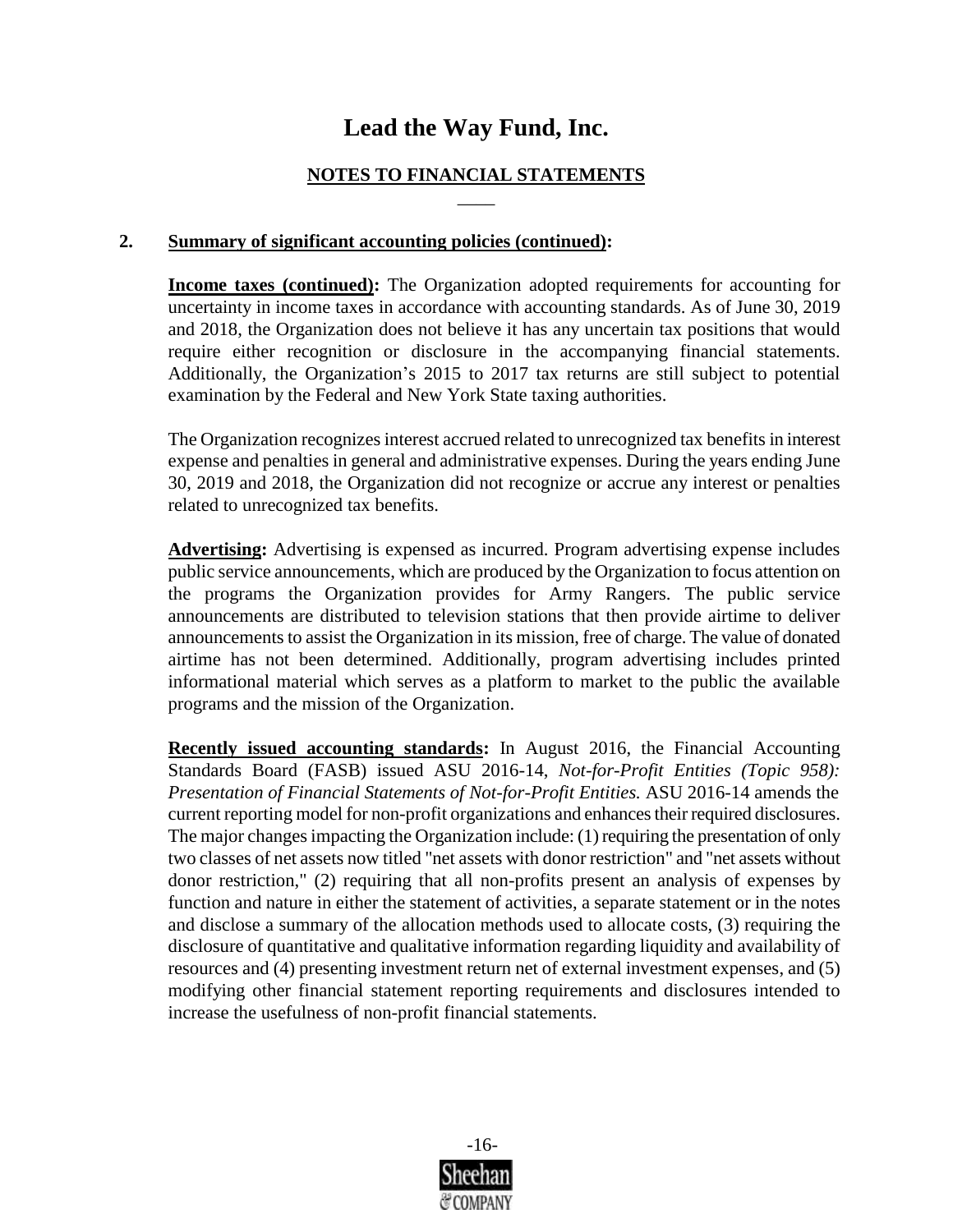#### **NOTES TO FINANCIAL STATEMENTS**  $\overline{\phantom{a}}$

#### **2. Summary of significant accounting policies (continued):**

**Recently issued accounting standards (continued):** The Organization has adopted ASU 2016-14 as of and for the year ended June 30, 2019 with retrospective application for the 2018 financial statements. As a result of adopting ASU 2016-14, amounts that were previously reported as unrestricted net assets are now reported as net assets without restrictions, temporary and permanently restricted net assets are presented as net assets with restrictions. Additionally, investment expenses are netted against investment returns on the Statement of Activities and the Organization expanded its disclosures as required by ASU 2016-14.

**Reclassifications:** Certain reclassifications of amounts previously reported have been made to the accompanying financial statements to maintain consistency between periods presented. The reclassifications had no impact on previously reported net assets.

**Subsequent events:** Subsequent events have been evaluated by management through November 3, 2019, which is the date the financial statements were available to be issued.

#### **3. Intangible assets:**

The intangible assets consist of the following at June 30, 2019:

|                |          | <b>Accumulated</b> | <b>Net Book</b> | Amortization   |
|----------------|----------|--------------------|-----------------|----------------|
|                | Cost     | Amortization       | Value           | <b>Expense</b> |
| Website domain | \$ 8,700 | (4,350)            | \$4,350         | \$1,740        |
| Trademark      | 5,088    | (1.017)            | 4,071           | 339            |
| Total          | 3,788    | 5.367              | .421            |                |

The intangible assets consist of the following at June 30, 2018:

|                |          | <b>Accumulated Net Book Amortization</b> |          |                |
|----------------|----------|------------------------------------------|----------|----------------|
|                | Cost     | Amortization                             | Value    | <b>Expense</b> |
| Website domain | \$ 8,700 | \$(2.610)                                | \$6,090  | \$1,740        |
| Trademark      | 5,088    | (678)                                    | 4,410    | 339            |
| Total          | 13,788   | $.288^{\circ}$                           | \$10,500 |                |

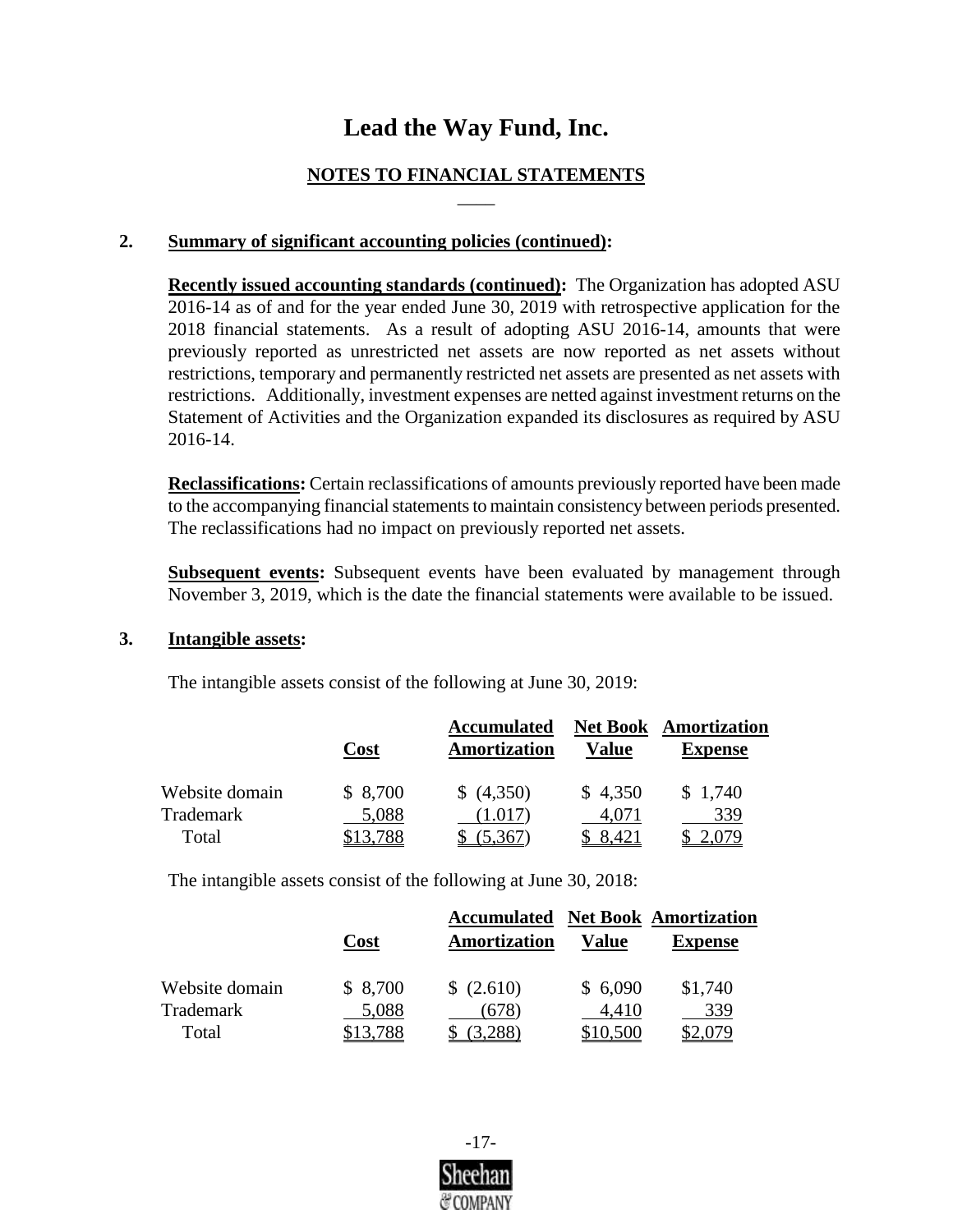#### **NOTES TO FINANCIAL STATEMENTS**  $\overline{\phantom{a}}$

#### **3. Intangible assets, net (continued):**

Estimated amortization expense over future years is as follows:

| <b>Fiscal Year Ended</b> |       | Amount  |
|--------------------------|-------|---------|
| 2020                     |       | \$2,079 |
| 2021                     |       | 2,079   |
| 2022                     |       | 1,209   |
| 2023                     |       | 339     |
| 2024                     |       | 339     |
| Thereafter               |       | 2,376   |
|                          | Total |         |

### **4. Investments:**

Investments measured at fair value on a recurring basis as of June 30, 2019 and 2018 are as follows:

| Cost<br><b>Value</b> | <b>Quoted Market</b><br><b>Prices in Active Markets</b><br>(Level 1) |
|----------------------|----------------------------------------------------------------------|
|                      |                                                                      |
| \$5,952,175          | \$5,948,413                                                          |
| 3,782,782            | 3,796,452                                                            |
|                      |                                                                      |
| \$9,734,957          | \$9,744,865                                                          |
|                      |                                                                      |
|                      | <b>Quoted Market</b>                                                 |
| Cost<br><b>Value</b> | <b>Prices in Active Markets</b><br>(Level 1)                         |
|                      |                                                                      |
| \$5,451,288          | \$5,413,676                                                          |
| 2,902,352            | 2,861,719                                                            |
| 1,145,862            | 1,097,117                                                            |
|                      |                                                                      |

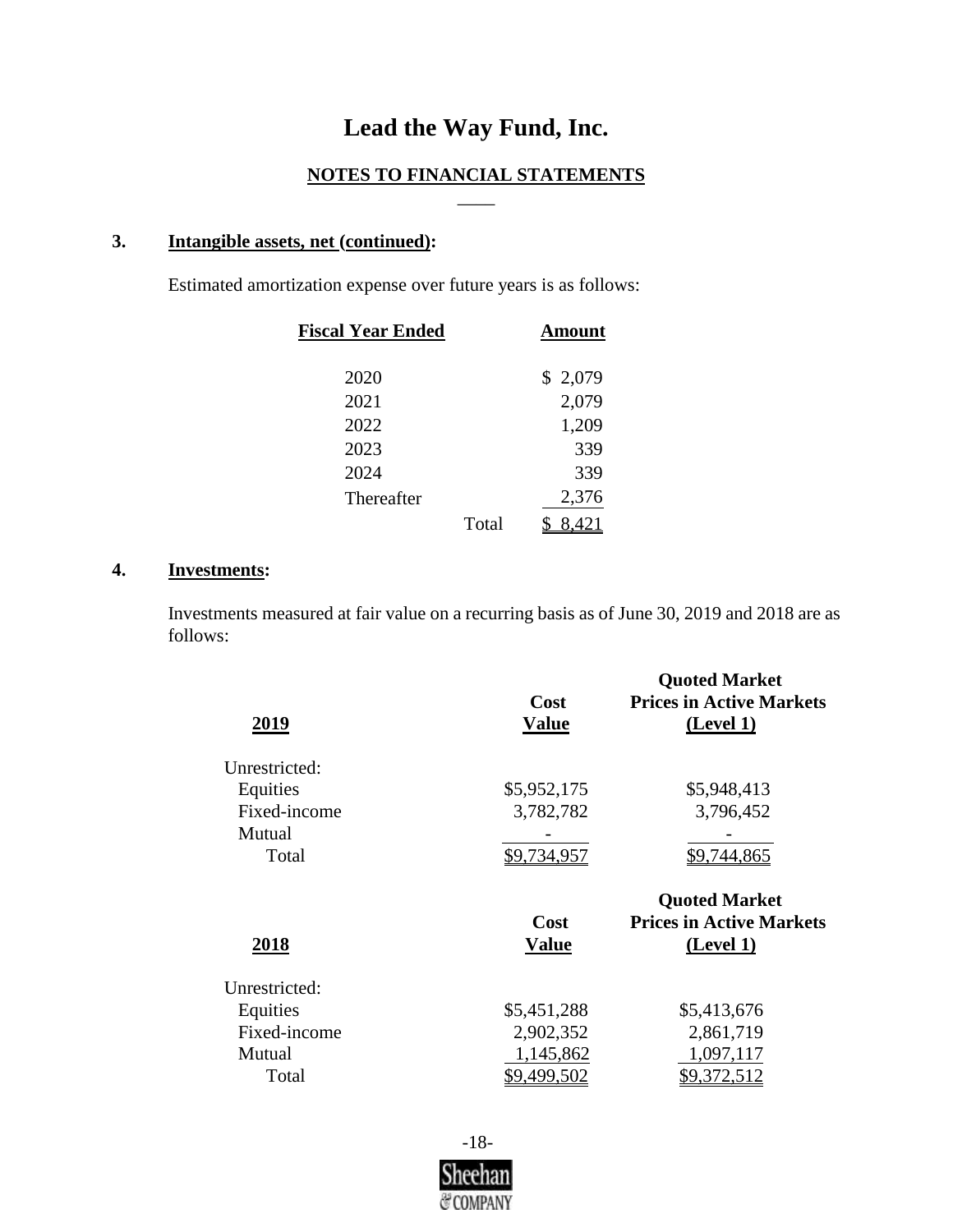#### **NOTES TO FINANCIAL STATEMENTS**  $\overline{\phantom{a}}$

#### **4. Investments(continued):**

The financial assets and liabilities valued using Level 1 inputs are based upon quoted market prices within active markets. There were no assets or liabilities measured using Level 2 or Level 3 inputs. Valuation techniques utilized to determine fair value are consistently applied.

Investment income from these investments for the years ending June 30, 2019 and 2018 are as follows:

|                               | 2019      | 2018      |
|-------------------------------|-----------|-----------|
| Net interest and dividends    | \$244,425 | \$173,294 |
| Net realized gains (losses)   | 8,014     | 289,810   |
| Net unrealized gains (losses) | 136,899   | (325,993) |
| Investment management fees    | (62, 808) | (59, 124) |
| Total                         | \$326,530 |           |

#### **5. Endowment fund:**

The Organization's endowment consists solely of board designated funds. As required by U.S. GAAP, net assets associated with endowment funds are classified and reported based on the existence or absence of donor-imposed restrictions.

**Interpretation of the relevant law:** The spending of endowment funds by a not-for-profit Organization in the State of New York is currently governed by NYPMIFA. The Organization has interpreted NYPMIFA as requiring the preservation of the fair value of the original gift as of the gift date of the donor restricted endowment funds absent explicit donor stipulations to the contrary. The Organization classifies as net assets with donor restrictions (to be held in perpetuity) (a) the original value of gifts donated to the donor restricted endowment, (b) the original value of subsequent gifts to the donor restricted endowment, and (c) accumulations to the donor restricted endowment made in accordance with the direction of the applicable donor gift instrument.

In accordance with NYPMIFA, the Organization considers the following factors in making a determination to appropriate or accumulate donor restricted endowment funds: (1) the duration and preservation of the various funds, (2) the purposes of the Organization and the donor-restricted endowment funds, (3) general economic conditions, (4) the possible effect of inflation and deflation, (5) the expected total return from income and the appreciation of investments, (6) other resources of the Organization, (7) where appropriate and circumstances would otherwise warrant, alternatives to expenditure of the endowment fund,

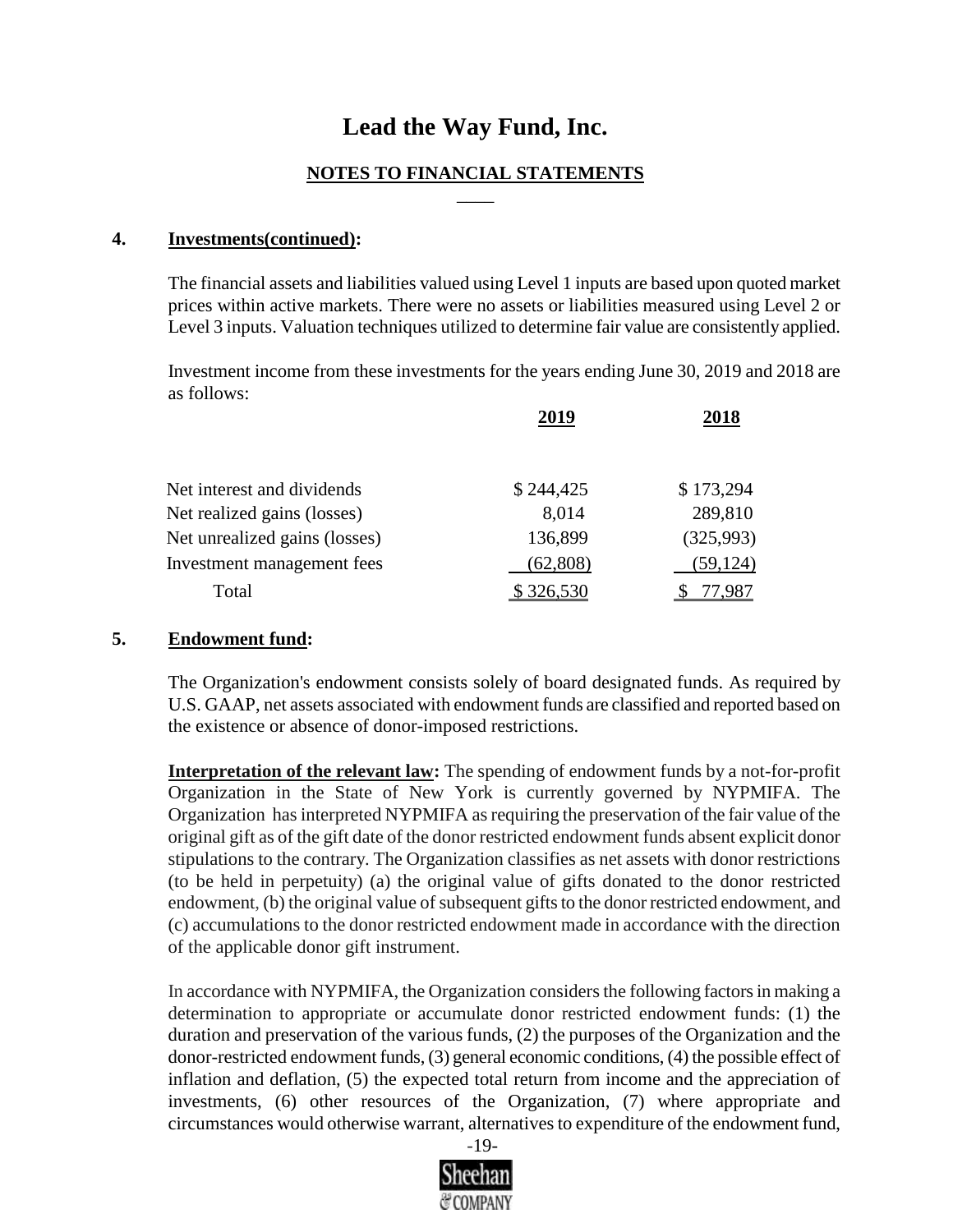#### **NOTES TO FINANCIAL STATEMENTS**  $\overline{\phantom{a}}$

#### **5. Endowment fund (continued):**

#### **Interpretation of the relevant law (continued)**:

giving due consideration to the effect that such alternatives may have on the Organization, and (8) the investment policy of the Organization.

#### **Investment return objectives, risk parameters, strategies and spending policy(continued):**

The Organization follows an investment policy, approved for all investments including endowment assets. According to the Organization's policy, endowment funds shall be invested with the objective of preserving the long-term real purchasing power of the funds' assets while realizing appropriate investment income. Endowment fund assets may be invested in certificates of deposit, Treasury bills, commercial paper, bankers' acceptances, repurchase agreements, mutual funds, exchange traded funds, equities (including common stock, preferred stock, convertible securities and other equities, whether traded on an exchange or not publicly traded), fixed income securities, real estate, commodities, naturalresource related stock, hedge funds, derivatives, alternate investment vehicles and, as to an appropriate portion, cash equivalent investments. The asset allocation of each of the endowment funds shall be determined from time-to-time by the Board of Directors, in consultation with any managers or advisors if desired (unless the Board delegates such task to an external manager), which allocation shall reflect a proper balance of the endowment fund's investment objective, any risk tolerance standard and the need for liquidity.

The Board of Directors will also review from time to time the Organization's arrangements with any investment managers, investment advisors, custodians and the banks and other entities with which the Organization maintains its financial assets to ensure that the costs and fees associated with each such arrangement are appropriate and reasonable in relation to the assets, the Organization's purposes and the skills available.

It is understood that spending of a donor-restricted endowment is to be limited to market appreciation on the original funds contributed. In the event that a donor-restricted endowment account's market value is below the value of the original amount contributed, spending will cease until such a time when the account has recovered its original value through market appreciation.

At this time, it is the Organization's policy to let earnings in the endowment to accumulate. Any amounts distributed from the endowment fund must be Board approved. In establishing this policy, the Organization considered the long-term expected investment return on its

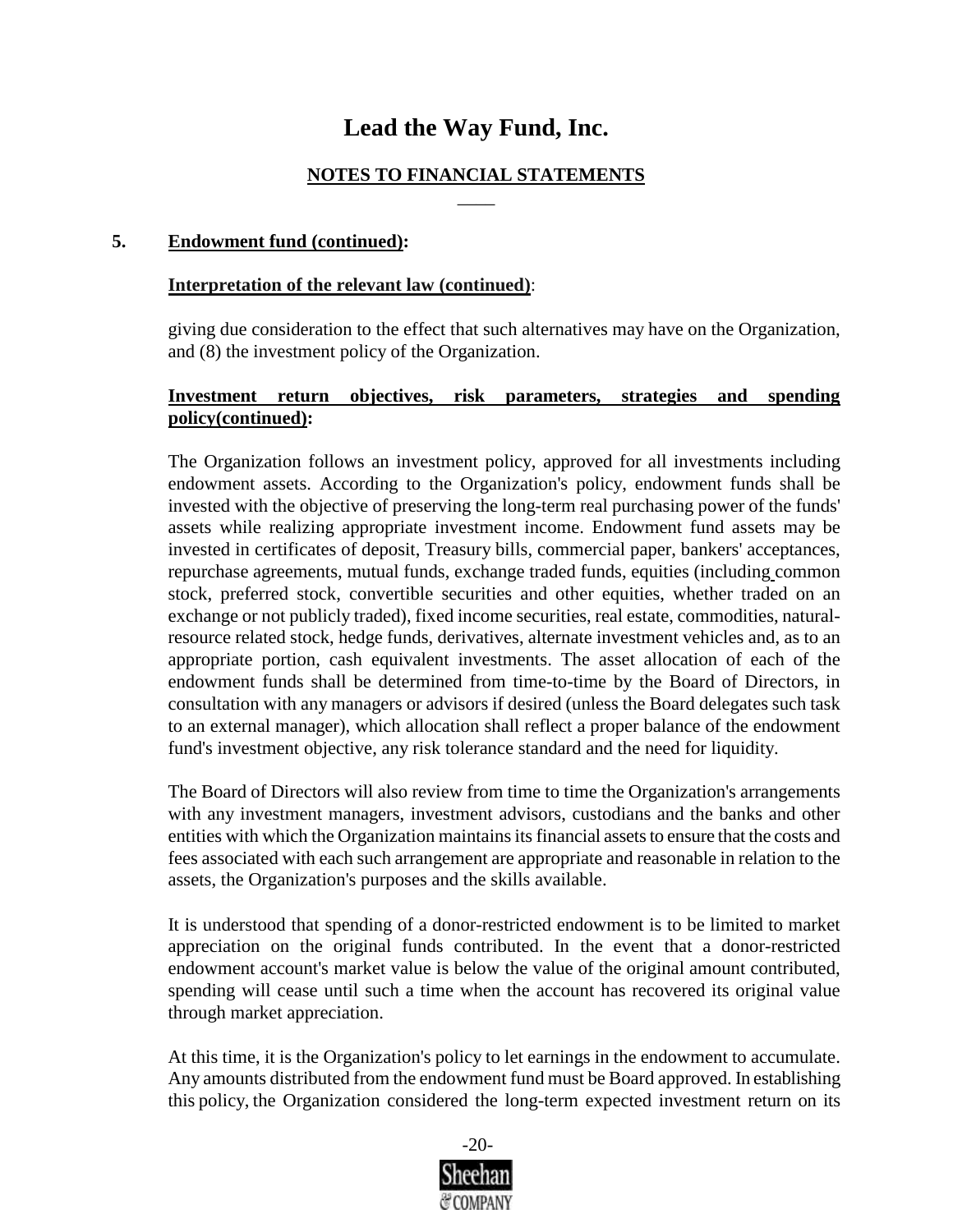#### **NOTES TO FINANCIAL STATEMENTS**  $\overline{\phantom{a}}$

#### **5. Endowment fund (continued):**

#### **Investment return objectives, risk parameters, strategies and spending policy(continued):**

endowment. It is the Board's objective for the endowment assets to attempt to provide a predictable stream of funding to the Organization's programs while also maintaining the purchasing power of the endowment assets as well as to provide additional real growth through investment return.

To achieve that objective, the Organization has adopted an investment policy that attempts to maximize total return consistent with an acceptable level of risk. Endowment assets will be invested in a well-diversified asset mix, which will include equity and debt securities, that are intended to result in a consistent inflation-protected rate of return that has sufficient liquidity. Investment risk is measured in terms of the total endowment fund, investment assets and allocation between classes and strategies are managed to not expose the fund to unacceptable levels of risk.

Composition of and changes in endowment net assets for the years ended June 30, 2019 and 2018 were as follows:

|                                        | 2019         | 2018         |
|----------------------------------------|--------------|--------------|
| Board-designated endowment net assets, |              |              |
| beginning of year                      | \$10,032,964 | \$8,378,248  |
| Contributions                          | 5,000        | 1,580,060    |
| Investment income                      | 247,371      | 169,963      |
| Realized gains (losses)                | 8,014        | 289,810      |
| Unrealized gains (losses)              | 136,899      | (325,993)    |
| Program expense                        |              |              |
| Investment expense                     | (62, 808)    | (59, 124)    |
| Board-designated endowment net assets, |              |              |
| end of year                            | \$10,367,440 | \$10,032,964 |
|                                        |              |              |

#### **6. Deferred revenue:**

For the years ended June 30, 2019 and 2018, the Organization received \$106,695 and \$213,958, respectively, in advanced payments for fundraising events. Once the events have taken place, the advanced payments will be recognized as revenue. In the event that the fundraising events do not take place, the advanced payments will be available for refund.

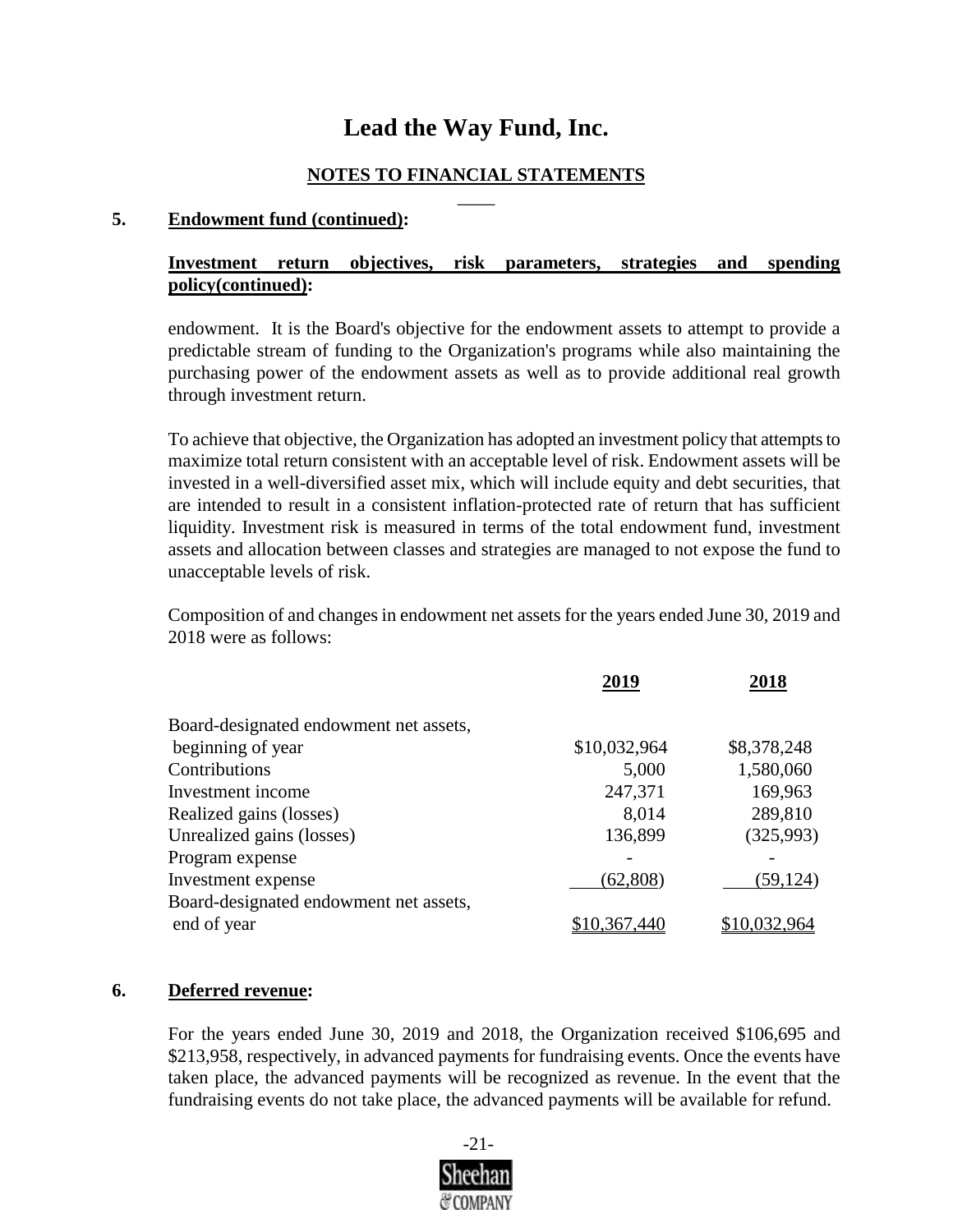#### **NOTES TO FINANCIAL STATEMENTS**  $\overline{\phantom{a}}$

#### **7. Contributions in-kind:**

During the years ended June 30, 2019 and 2018, the Organization received the following non-cash contributions:

|                                 | 2019   |             | 2018  |
|---------------------------------|--------|-------------|-------|
| Information technology services | \$     | 6,525<br>\$ | 1,173 |
| Legal services                  | 35,855 |             |       |
| Donated goods                   | 20,000 |             |       |
| Donated facilities              | 5,383  |             | 8,075 |
|                                 | 67,763 |             | 9,248 |

Contributions in-kind are reflected as contributions in the Statements of Activities. Donated legal services are reflected as an expense in the Wounded Ranger Recovery Program services and professional fees in management and general. Donated information technology and facilities services are reflected as office and rent expense and donated goods are reflected as other event expenses, within the Statements of Functional Expenses.

Additionally, the Organization received contributed air time and other donated services in connection with the Army Ranger Lead the Way Fund Public Service Announcement video, which aired during the year. The fair value of these contributed services received cannot be reasonably estimated and, accordingly, are not recognized as revenues.

#### **8. Commitments and contingencies:**

The Organization has partnered with an unaffiliated not-for-profit organization to purchase residential property to construct and/or remodel homes to make them handicap accessible for wounded Army Rangers. Each organization has agreed to share the costs related to the acquisition and construction of each home equally. Upon completion of the construction or remodel, the property is transferred to the beneficiary subject to certain restrictions and a right of reversion in favor of Lead the Way Fund, Inc. The right of reversion expires ten years from the date the Warranty Deed with Right to Reversion is filed with the municipality where the property is located. The Organization may terminate their right to reversion under certain terms at any time during the ten-year period. As of June 30, 2019, the Organization has provided and transferred two completed homes to wounded Army Rangers and has two homes in progress.

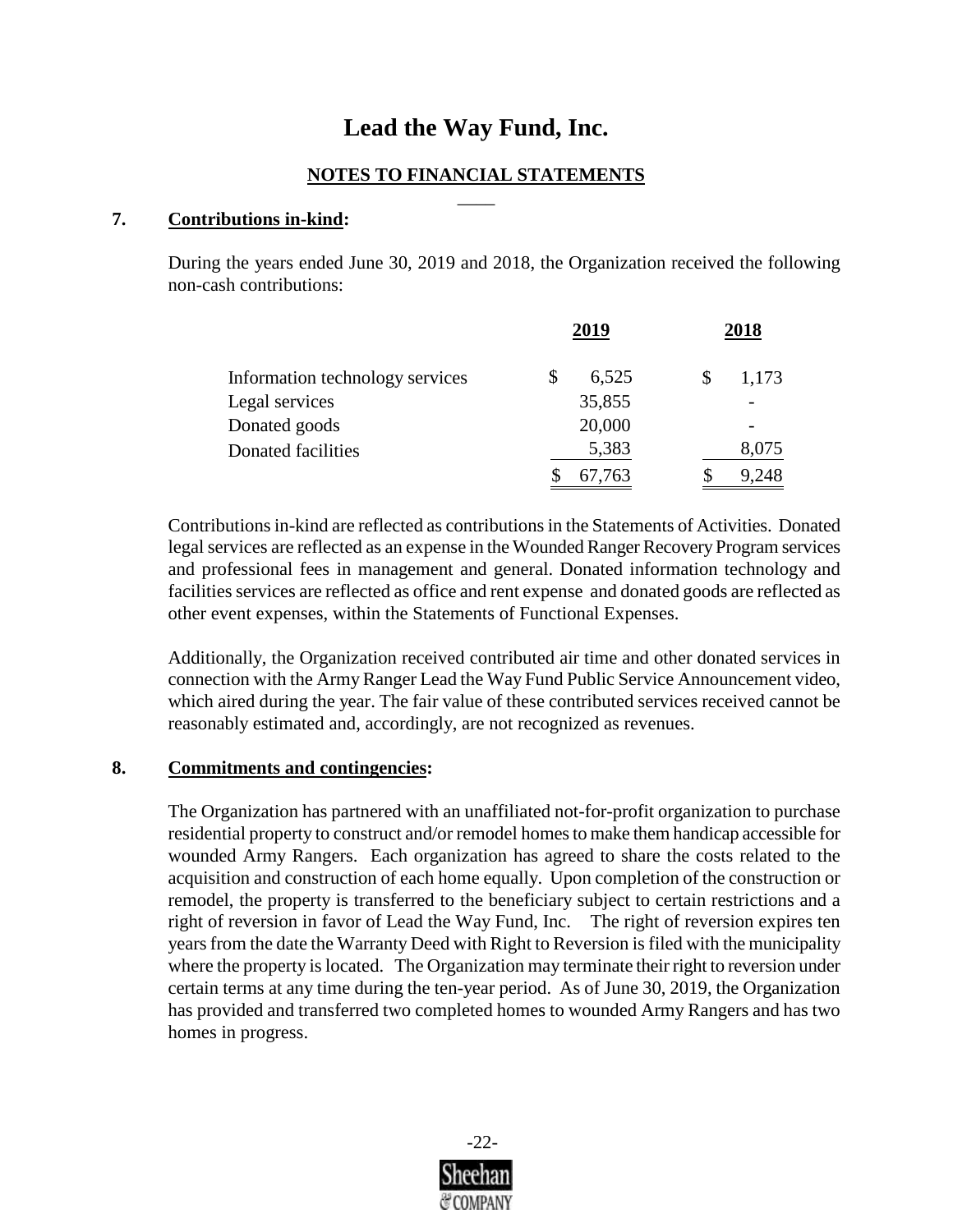#### **NOTES TO FINANCIAL STATEMENTS**  $\overline{\phantom{a}}$

#### **9. Liquidity and availability:**

The Organization manages its liquidity and reserves following three guiding principles: (1) operating within a prudent range of financial stability, (2) maintaining adequate liquidity to fund near-term operations and (3) maintaining sufficient reserves to provide reasonable assurance that long-term obligations will be discharged.

As discussed in Note 2, a significant portion of the Organization's current year revenue was derived from a bi-annual fundraising event. None of the funds were donor restricted and are available to meet cash needs for general expenditures.

Additionally, all of the Organization's investments are held in a board designated endowment fund. It is the intent of the Board to allow the investments and its income in the endowment to accumulate to attempt to provide a predictable stream of funding for the Organization's programs. The investment portfolio consists of equity securities and fixed income funds which are not subject to any constraints limiting the Organization's ability to respond quickly to changes in market conditions. All funds in the board designated endowment are available, with Board approval, should the Organization need cash for general expenditures.

The following table reflects the Organization's financial assets as of June 30, 2019 and 2018.

|                                               | 2019            | 2018         |
|-----------------------------------------------|-----------------|--------------|
| Financial assets at year-end:                 |                 |              |
| Cash                                          | 2,589,050<br>S. | \$1,174,751  |
| Investments at fair value                     | 9,744,865       | 9,372,512    |
| Accounts receivable                           |                 | 30,020       |
| Financial assets available to meet cash needs |                 |              |
| for general expenditures within one year      | \$12,333,915    | \$10,577,283 |

#### **10. Lease commitments:**

The Organization has entered into a new office lease expiring in August 2023. Approximate future minimum annual rental payments required under the operating lease as of June 30, 2019, are as follows: